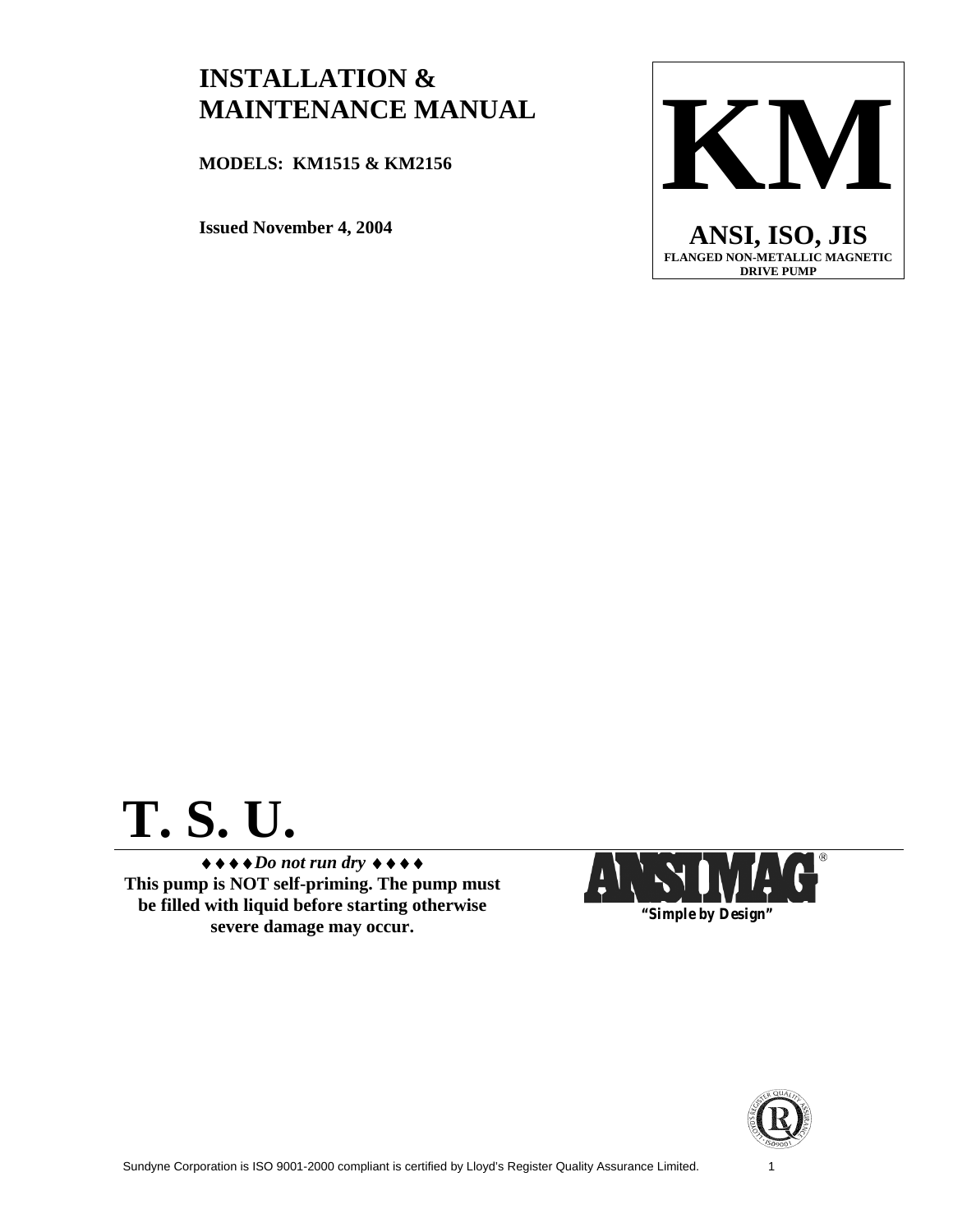|                  | <b>TABLE OF CONTENTS</b>                      |                |
|------------------|-----------------------------------------------|----------------|
| 1                | <b>LIMITED WARRANTY</b>                       | 5              |
| $\overline{2}$   | <b>PUMP IDENTIFICATION</b>                    | 6              |
|                  | 2-a Pump Code                                 |                |
| $\mathfrak{Z}$   | <b>SAFETY CHECK LIST</b>                      | $\overline{7}$ |
|                  | <b>PRINCIPLE OF MAGNETIC DRIVE PUMPS</b>      | 8              |
| $\boldsymbol{4}$ |                                               |                |
| $5\overline{)}$  | <b>PIPING &amp; INSTALLATION</b>              | 9              |
|                  | <b>5-a Suction Piping</b>                     |                |
|                  | 5-b Discharge Piping<br>5-c Foundation        |                |
|                  | <b>5-d</b> Electrical Connection              |                |
| 6                | <b>PUMP START UP AND SHUTDOWN</b>             | 12             |
|                  | <b>6-a Pre-Start Check List</b>               |                |
|                  | 6-b Start-Up and Operation                    |                |
|                  | 6-c Shut-Down                                 |                |
| 7 <sup>2</sup>   | <b>DISASSEMBLY FOR PREVENTIVE MAINTENANCE</b> | 16             |
|                  | 7-a Separating the pump for Inspection        |                |
| 8                | <b>ASSEMBLY</b>                               | 19             |
| 9                | <b>SPECIAL PROCEDURES</b>                     | 23             |
|                  |                                               |                |
| $\mathcal{H}$ .  | <b>DRAWINGS</b>                               | 26             |
|                  | 10-a Dimensional                              |                |
|                  | 10-b Exploded View<br>10-c Sectional          |                |
|                  |                                               |                |
| $1$ .            | <b>PARTS LIST</b>                             | 28             |
| 12.              | <b>PUMP SPECIFICATIONS</b>                    | 30             |
|                  |                                               |                |
| $\mathbf{I}$ :   | <b>COMMON CONVERSIONS</b>                     | 30             |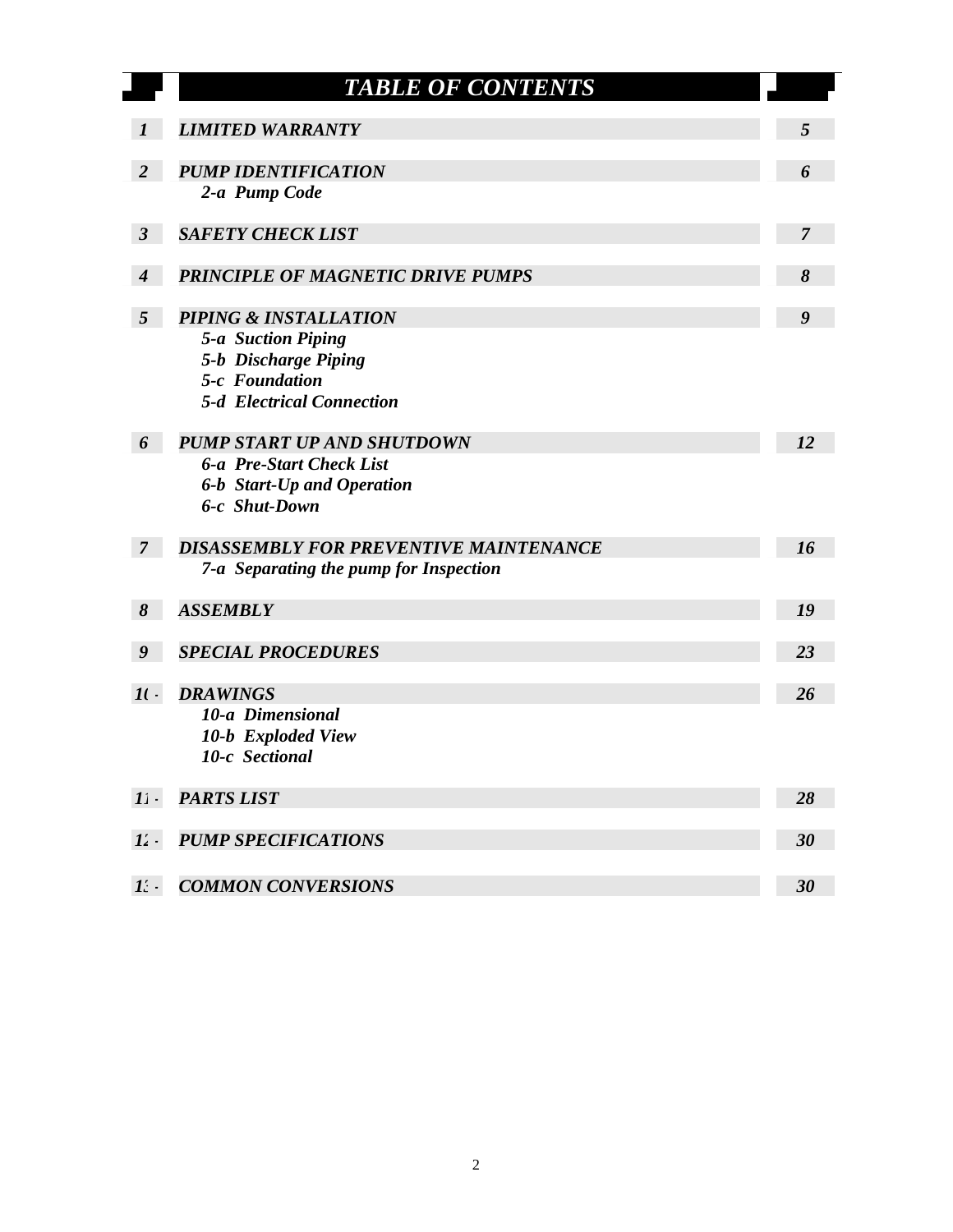## **EC Declaration of Conformity**

| <b>Manufacturer:</b>                                                    | Sundyne Corporation                                                                                                                                                                                                               |                                                                      |                                                  |                                                                                                                                                                                                                                                                                                                                                                                                                                                                                                                                            |  |  |
|-------------------------------------------------------------------------|-----------------------------------------------------------------------------------------------------------------------------------------------------------------------------------------------------------------------------------|----------------------------------------------------------------------|--------------------------------------------------|--------------------------------------------------------------------------------------------------------------------------------------------------------------------------------------------------------------------------------------------------------------------------------------------------------------------------------------------------------------------------------------------------------------------------------------------------------------------------------------------------------------------------------------------|--|--|
|                                                                         | <b>Details of</b>                                                                                                                                                                                                                 |                                                                      |                                                  |                                                                                                                                                                                                                                                                                                                                                                                                                                                                                                                                            |  |  |
|                                                                         | <b>Equipment:</b>                                                                                                                                                                                                                 |                                                                      |                                                  |                                                                                                                                                                                                                                                                                                                                                                                                                                                                                                                                            |  |  |
| Model                                                                   | <b>Alternative Model</b>                                                                                                                                                                                                          |                                                                      | <b>Description</b>                               | Harmonised Standards applied in order                                                                                                                                                                                                                                                                                                                                                                                                                                                                                                      |  |  |
| <b>Prefix</b><br>KF<br>ΚF<br>Κ<br>Κ<br>ΚM<br>ΚM<br>KV<br>KV<br>КP<br>КP | <b>Description</b><br>ALA (PR, PS, QS, QT Couplings)<br>ALI (PR, PS, QS, QT Couplings)<br>ALA (A, B,C Couplings)<br>ALI (A, B, C Couplings)<br>ALA (AA, AB Couplings)<br>ALI (AA, AB Couplings)<br>VALA<br>VALI<br>SPALA<br>SPALI | <b>Magnetic Drive</b><br><b>Sealless</b><br><b>Centrifugal Pumps</b> |                                                  | to verify compliance to the Directive<br>MACHINERY DIRECTIVE 98/37/EEC:<br>EN 292-1 Safety of Machinery - Basic Concepts, general<br>EN 292-2/A1 Technical principles and specifications<br>(and amendment 1).<br>EN 809 Pumps and pump units for liquids - Common<br>Safety Requirements.<br>ATEX DIRECTIVE 94/9/EC:<br>N 13463-1 Non-Electrical equipment for potentially<br>explosive atmospheres.<br>Part 1: Basic method and requirements.<br>EN 13463-5 Non-electrical equipment<br>Part 5: Protection by constructional safety 'c'. |  |  |
| complies to:                                                            | Directives to which the above equipment                                                                                                                                                                                           |                                                                      |                                                  | <b>Machinery Directive</b>                                                                                                                                                                                                                                                                                                                                                                                                                                                                                                                 |  |  |
|                                                                         |                                                                                                                                                                                                                                   |                                                                      |                                                  | Directive relating to Machinery (98/37/EC)                                                                                                                                                                                                                                                                                                                                                                                                                                                                                                 |  |  |
|                                                                         |                                                                                                                                                                                                                                   |                                                                      |                                                  | <b>ATEX Directive</b>                                                                                                                                                                                                                                                                                                                                                                                                                                                                                                                      |  |  |
|                                                                         |                                                                                                                                                                                                                                   |                                                                      |                                                  | Directive on equipment and<br>protective systems intended for use in                                                                                                                                                                                                                                                                                                                                                                                                                                                                       |  |  |
|                                                                         |                                                                                                                                                                                                                                   |                                                                      |                                                  | potentially explosive atmospheres                                                                                                                                                                                                                                                                                                                                                                                                                                                                                                          |  |  |
|                                                                         |                                                                                                                                                                                                                                   |                                                                      | (94/9/EC)                                        |                                                                                                                                                                                                                                                                                                                                                                                                                                                                                                                                            |  |  |
|                                                                         |                                                                                                                                                                                                                                   |                                                                      |                                                  | Group II Categories 2 and 3 (gas)                                                                                                                                                                                                                                                                                                                                                                                                                                                                                                          |  |  |
| <b>Notified body:</b>                                                   |                                                                                                                                                                                                                                   |                                                                      | <b>Intertek Testing and Certification</b><br>Ltd |                                                                                                                                                                                                                                                                                                                                                                                                                                                                                                                                            |  |  |
|                                                                         |                                                                                                                                                                                                                                   |                                                                      | <b>Intertek House</b><br>Surrey, KT22 7SB<br>UK  | Cleeve Road, Leatherhead,                                                                                                                                                                                                                                                                                                                                                                                                                                                                                                                  |  |  |
|                                                                         | <b>Certification Numbers:</b>                                                                                                                                                                                                     |                                                                      |                                                  | <b>ITS03ATEX11180</b>                                                                                                                                                                                                                                                                                                                                                                                                                                                                                                                      |  |  |
| Number:                                                                 | <b>ATEX Technical Construction File</b>                                                                                                                                                                                           |                                                                      |                                                  | ATEX-ANSIMAG-001                                                                                                                                                                                                                                                                                                                                                                                                                                                                                                                           |  |  |
|                                                                         | Year in Which CE Mark was affixed:                                                                                                                                                                                                |                                                                      | 1996                                             |                                                                                                                                                                                                                                                                                                                                                                                                                                                                                                                                            |  |  |

We certify that Plastic Lined magnetically driven bareshaft, close-coupled, and separately mounted pumps manufactured by the Sundyne Corporation meet the requirements of the above Directives, when installed, operated and maintained in accordance with our published Installation and Operating Manual. Plastic Lined magnetic drive pumps must not be put into service until all the conditions relating to safety noted in these documents have been met.

#### **Authorised Signatories on behalf of Sundyne Corporation:**

**Name:** Jeff Wiemelt **Hygers, A. With Position:** 

Vice President and General Manager of Sundyne Corporation, The Americas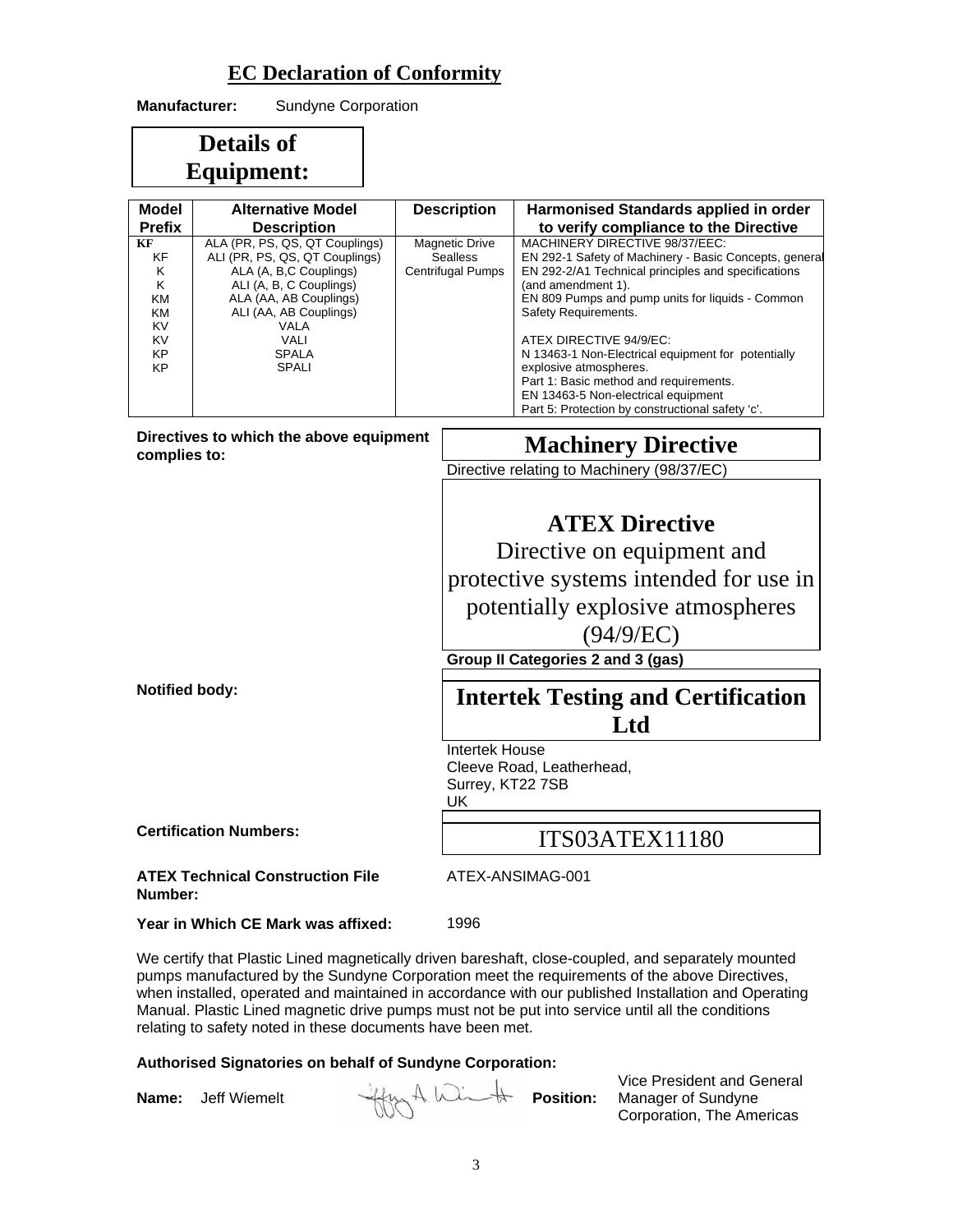**Name:** Kerry Kramlich *Zamential* **Position:** Pump Engineering Manager

**Date of issue:** 16th June 2003 **Place of Issue:** United Kingdom

## **SAFETY WARNING**

Genuine parts and accessories have been specifically designed and tested for use with these products to ensure continued product quality and performance. Testing cannot be performed on all parts nor on accessories sourced from other vendors, incorrect design and/or fabrication of such parts and accessories may adversely affect the performance and safety features of these products. Failure to properly select, install or use authorised Sundyne parts and accessories is considered misuse, and damage or failure caused by misuse is not covered by Sundyne's warranty. Additionally, modification of Sundyne products or removal of original components may impair the safety of these products and their effective operation.

## **EUROPEAN UNION MACHINERY DIRECTIVE (CE mark system)**

This document incorporates information relevant to the Machinery Directive 98/37/EC. It should be read prior to the use of any of our equipment. Individual maintenance manuals which also conform to the EU Directive should be read when dealing with specific models.

# **EUROPEAN UNION ATEX DIRECTIVE**

This document incorporates information relevant to the ATEX Directive 94/9/EC (Directive on equipment and protective systems intended for use in potentially explosive atmospheres). It should be read prior to the use of any of our equipment.

Compliance to the Directive is based on Atmospheres having pressures up to but not exceeding 350psi and temperatures ranging from –120 °F to + 250 °F depending on the model.

As indicated in the ATEX Directive 94/9/EC, it is the responsibility of the user of the pump to indicate to Sundyne Corporation the Zone and Corresponding group (Dust or Gas) that the pump is to be installed within. Should the pump be put into service in a potentially explosive atmosphere, the user of the pump must put the grounding connector into use.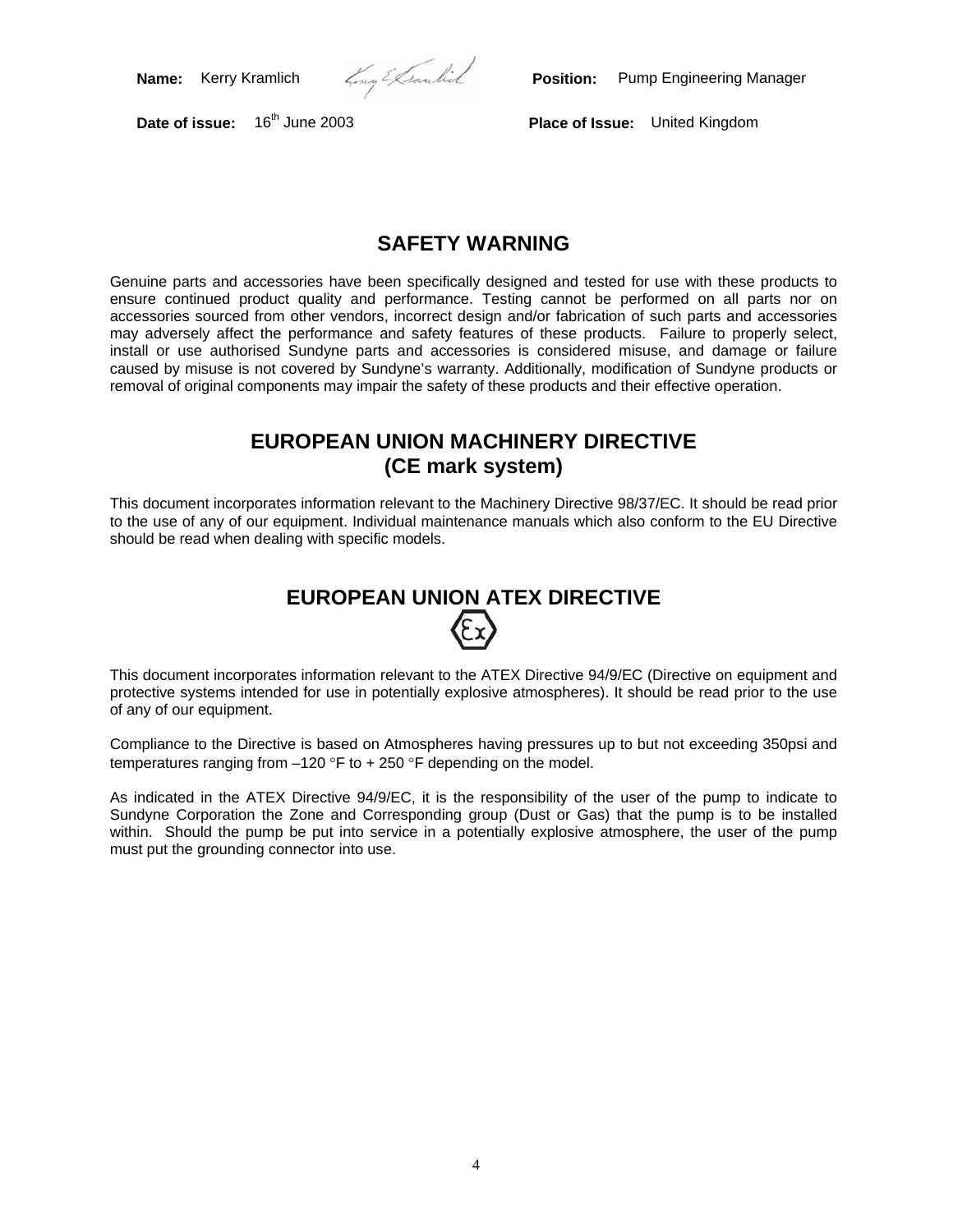# **1. Limited Warranty**

## **One year limited warranty**

Ansimag pumps are warranted by Ansimag to the original user against defects in workmanship and materials under normal use for one year after the date of purchase. Any part returned to an Ansimag- designated, authorized service location, shipping cost prepaid, will be evaluated for defects. Parts determined by Ansimag to be defective in material or workmanship will be repaired or replaced at Ansimag's option as the exclusive remedy.

# **Limitation of liability**

To the extent allowable under applicable law, Ansimag's liability for consequential damages is expressly disclaimed. Ansimag's liability in all events is limited to and shall not exceed the purchase price paid.

## **Warranty disclaimer**

Ansimag has made a diligent effort to illustrate and describe the products in this literature accurately; however, such illustrations and descriptions are for the sole purpose of identification and do not express or imply a warranty that the products are merchantable, or fit for a particular purpose, or that the products will necessarily conform to the illustration or descriptions.

Except as provided below, no warranty or affirmation of fact, expressed or implied, other than as stated in "LIMITED WARRANTY" is made or authorized by Ansimag.

# **Product suitability**

Many states and localities have codes and regulations governing the sale, construction, installation and/or use of products for certain purposes, which may vary from those in neighboring areas. While Ansimag attempts to assure that its products comply with such codes, it cannot guarantee compliance, and cannot be responsible for how the product is installed or used. Before purchasing and using a product, please review the product application as well as the national and local codes and regulations, and be sure that product, installation, and use complies with them.

## **Warranty exclusions**

Wear items that must be replaced on a regular basis are not covered under this warranty. Such items include, but are not limited to mouth rings/pads, thrust rings, O-rings, bushings and shafts.

Items that have been subject to extreme heat or have been used with abrasive or incompatible chemicals are not covered under this warranty.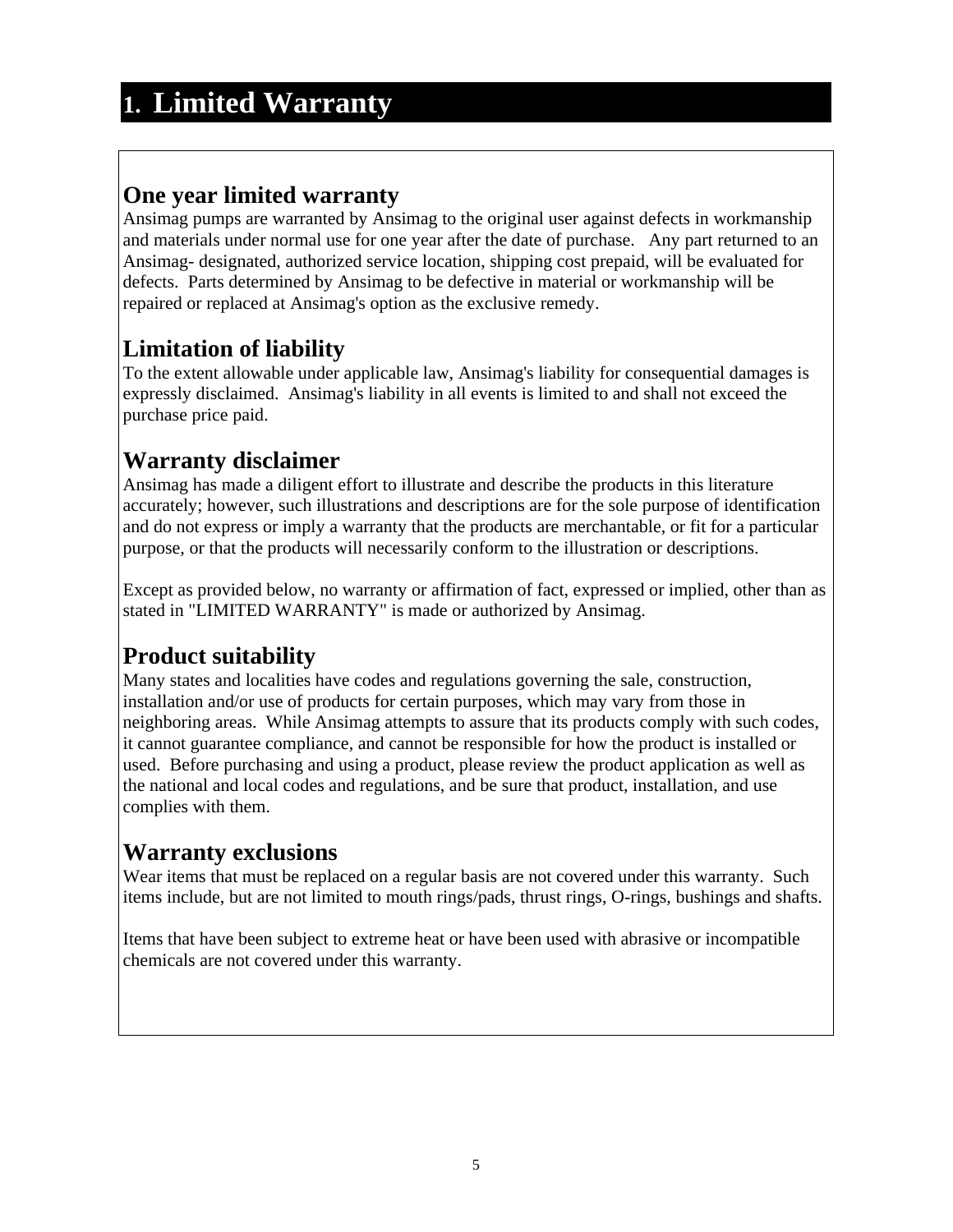# **2. PUMP IDENTIFICATION**

Pump identification is provided on every KM pump or wet end hipped. This 316 stainless steel nameplate is located on the pump casing and secured by two rivets. The serial number provided links to recorded data on manufacturing specifications. Any further information regarding the pump is available through local distributors or factory direct.

| Anvada, CO USA        |                        |  |            | Sundyne(<br>www.sundune.com         |      |
|-----------------------|------------------------|--|------------|-------------------------------------|------|
| CODE                  |                        |  |            |                                     |      |
| S/N                   |                        |  | <b>MFD</b> |                                     |      |
| $\zeta \epsilon$ 0359 | ITS No. ITS03ATEX11180 |  |            | READ OPERATING<br>II 2 G BEFORE USE | P407 |
|                       |                        |  |            | <b>Figure 2-1: KM Name Plate</b>    |      |

## **2-a Pump Code**

|                                             |                         | KM                           | 1515     | C        | 01 | AA | 1 | 1 | $\mathbf{1}$ | $\mathbf 1$ | $\sqrt{5}$ | A |
|---------------------------------------------|-------------------------|------------------------------|----------|----------|----|----|---|---|--------------|-------------|------------|---|
| <b>SERII:S</b>                              |                         |                              |          |          |    |    |   |   |              |             |            |   |
| <b>KM-Series</b>                            | KM                      |                              |          |          |    |    |   |   |              |             |            |   |
| <b>HYDRAULICS</b>                           |                         |                              |          |          |    |    |   |   |              |             |            |   |
| 1515                                        | 1515                    |                              |          |          |    |    |   |   |              |             |            |   |
| 2156                                        | 2156                    |                              |          |          |    |    |   |   |              |             |            |   |
| <b>CONFIGURATION</b><br><b>Close Couple</b> | C                       |                              |          |          |    |    |   |   |              |             |            |   |
| Wet End                                     | $\overline{\mathsf{w}}$ |                              |          |          |    |    |   |   |              |             |            |   |
| Cartridge                                   | NC                      |                              |          |          |    |    |   |   |              |             |            |   |
| <b>MOTOR FRAME SIZE</b>                     |                         |                              |          |          |    |    |   |   |              |             |            |   |
| <b>NEMA</b>                                 |                         |                              | IEC, JIS |          |    |    |   |   |              |             |            |   |
| Wet End<br>56                               | 00<br>01                | 80 IEC & JIS<br>90 IEC & JIS |          | 30<br>31 |    |    |   |   |              |             |            |   |
| 142/145TC                                   | 02                      | 100/112 IEC & JIS            |          | 32       |    |    |   |   |              |             |            |   |
| 182/184TC                                   | 03                      | 132 IEC & JIS                |          | 33       |    |    |   |   |              |             |            |   |
| 213/215TC                                   | 04                      |                              |          |          |    |    |   |   |              |             |            |   |
| <b>DRIVE SI.'E</b>                          |                         |                              |          |          |    |    |   |   |              |             |            |   |
| 5HP                                         | AA                      |                              |          |          |    |    |   |   |              |             |            |   |
| 7.5HP                                       | AB                      |                              |          |          |    |    |   |   |              |             |            |   |
| O-RING                                      |                         |                              |          |          |    |    |   |   |              |             |            |   |
| Viton<br>EPDM                               | 1<br>$\overline{2}$     |                              |          |          |    |    |   |   |              |             |            |   |
| Gortex                                      | 4                       |                              |          |          |    |    |   |   |              |             |            |   |
| <b>WEAR PARTS</b>                           |                         |                              |          |          |    |    |   |   |              |             |            |   |
| SIC / CFR-PTFE                              |                         | 1                            |          |          |    |    |   |   |              |             |            |   |
| SIC/SIC<br>Carbon / CFR PTFE                |                         | $\mathbf 2$<br>$\mathbf 3$   |          |          |    |    |   |   |              |             |            |   |
| Carbon / SIC                                |                         | $\overline{4}$               |          |          |    |    |   |   |              |             |            |   |
| <b>WETTED MATERIAL</b>                      |                         |                              |          |          |    |    |   |   |              |             |            |   |
| <b>ETFE</b>                                 | 1                       |                              |          |          |    |    |   |   |              |             |            |   |
| <b>GFR-PFA</b>                              | $\mathbf{2}$            |                              |          |          |    |    |   |   |              |             |            |   |
| <b>PUMP CASE MATERIAL</b>                   |                         |                              |          |          |    |    |   |   |              |             |            |   |
| CI / ETFE<br>CI / GFR-PFA                   | 1<br>3                  |                              |          |          |    |    |   |   |              |             |            |   |
| 316 SS                                      | 4                       |                              |          |          |    |    |   |   |              |             |            |   |
| Hastelloy C                                 | 6                       |                              |          |          |    |    |   |   |              |             |            |   |
| <b>PUMP CASE FLANGE</b>                     |                         |                              |          |          |    |    |   |   |              |             |            |   |
| Universal (ANSI, ISO, JIS)                  |                         | 5                            |          |          |    |    |   |   |              |             |            |   |
| THIRD PARTY CERTIFICATION                   |                         |                              |          |          |    |    |   |   |              |             |            |   |
| None<br>ATEX / CE                           | 0<br>A                  |                              |          |          |    |    |   |   |              |             |            |   |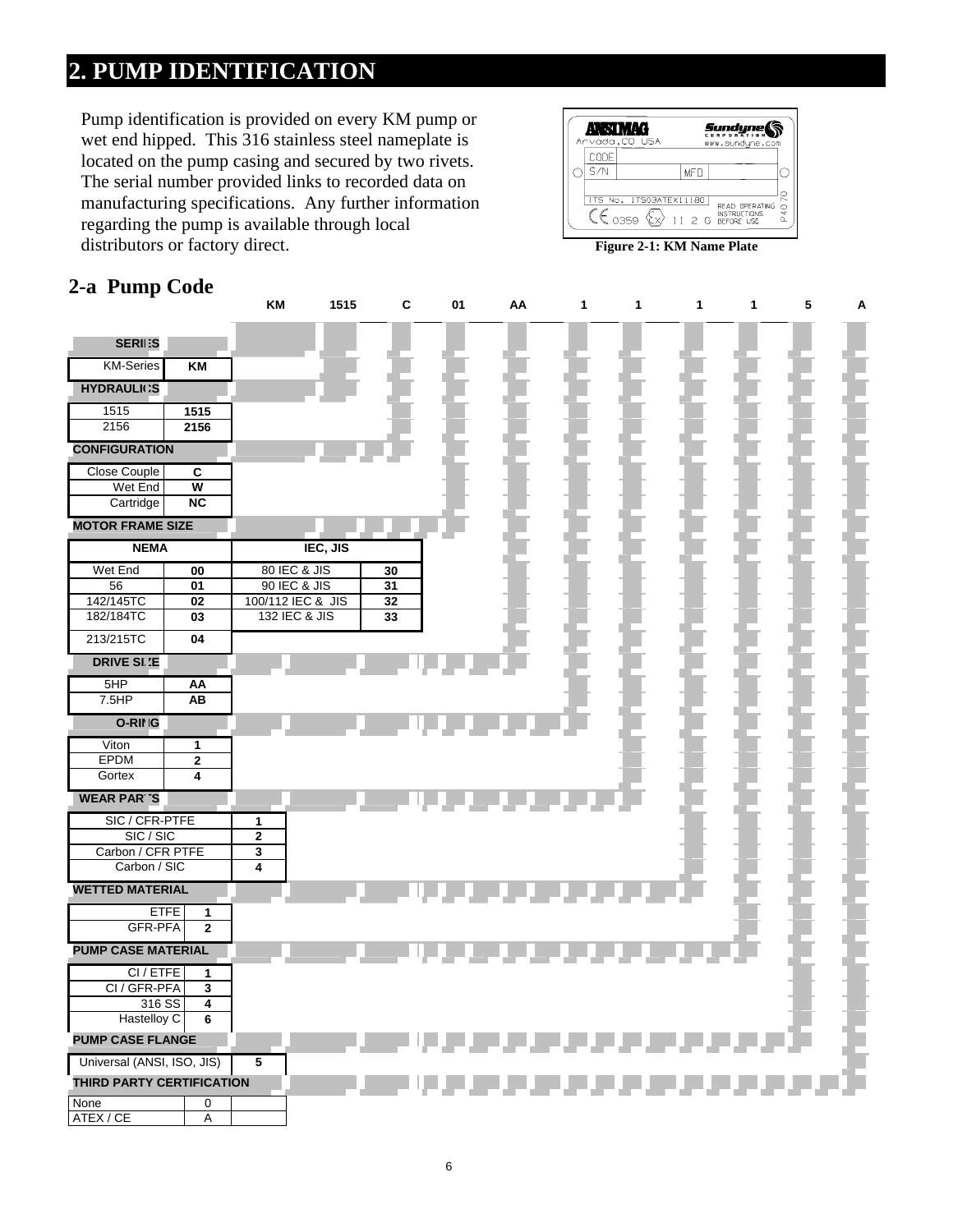# **3. SAFETY CHECKLIST**



The following checklist presents some common precautions to remember when working with magnetic drive pumps.

- ; **Warning! Magnetic Field Hazard.** Magnetic drive pumps contain some of the world's strongest magnets. These magnets are located in the impeller and outer drive magnet assemblies. The powerful magnetic fields could adversely affect persons who are assisted by electronic devices. Pacemakers and defibrillators are examples of these devices.
- $\vec{\mathcal{A}}$  **Warning! Hot Surfaces Hazard.** These pumps are designed to handle liquids at temperatures up to 250°F and will become hot on the outside. This creates a hazard of burns to personnel coming in contact with the equipment.
- $\overline{M}$  **Warning! Magnetic Forces Hazard.** Use only the recommended disassembly and assembly procedures when separating the wet end from the drive end.
- $\overline{V}$  **Warning! Rotating Parts Hazard.** The pump contains parts, which rotate during operation. Before operation the pump must have the coupling guard secured in place and be completely assembled. To prevent injury during maintenance the pump and/or driver must be disconnected from the power source. Local safety standards apply.
- $\overline{V}$  **Warning! Chemical Hazard.** The pumps are designed to handle all types of chemical solutions. Many are hazardous to personnel. This hazard could take the form of leaks and spills during maintenance. Plant procedures for decontamination should be followed during pump disassembly and part inspection. There is always the possibility of small quantities of liquid being trapped between pump components
- ; **Caution! Magnetic Field Sensitive Items.** Do not put **magnetic field sensitive items** such as credit cards, floppy diskettes or magnetic tapes near the impeller or drive magnet assemblies.
- $\vec{\mathcal{A}}$  **Caution! Metal Tools**. Do not use steel or iron tools near magnets. Steel tools such as wrenches and screwdrivers are easily attracted to magnets and can break them on contact.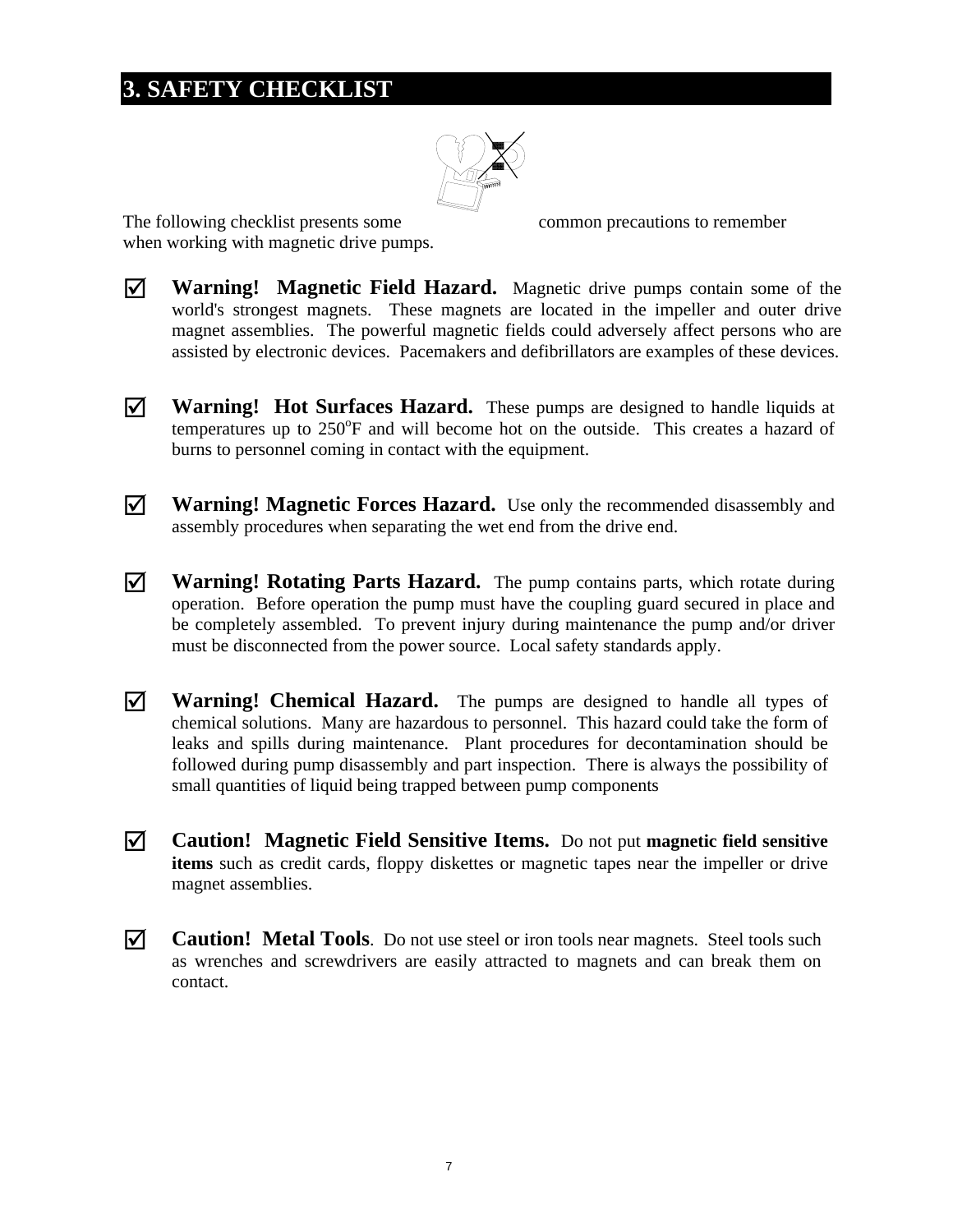## **4 . PRINCIPLE OF MAGNETIC DRIVE PUMPS**



**Figure 4-1: No load Figure 4-2: Load applied Figure 4-3: Drive assembl** A magnetic coupling consists of two magnet assemblies. One is the outer drive magnet assembly (the driver magnet) and the other is the inner drive magnet assembly (the driven magnet) as shown in Figure 4-3. The outer drive magnet assembly is connected to a motor and the inner drive magnet assembly is directly or indirectly attached to a pump impeller. As Figure 4-1 shows, at rest, magnet components of the outer drive magnet assembly are aligned with their counterparts in the inner assembly. When load (torque) is applied (Figure 4-2), the coupling deflects angularly and the magnets create a force of simultaneous attraction and repulsion. This force is used to transfer torque from the motor to the impeller. This **permanent-permanent magnet coupling** creates neither slippage nor induction current during rotation. If excessive torque is applied, the magnets will de-couple. The magnets will not re-couple unless the pump is stopped. There is no energy loss in this permanent-permanent coupling unless an electrically conductive containment is placed between the outer and inner drive magnet assemblies. If an electrically conductive material is used for the containment shell, eddy currents will be generated which will cause some energy loss. **ANSIMAG's KM Series pumps use only non-conductive containment shells.**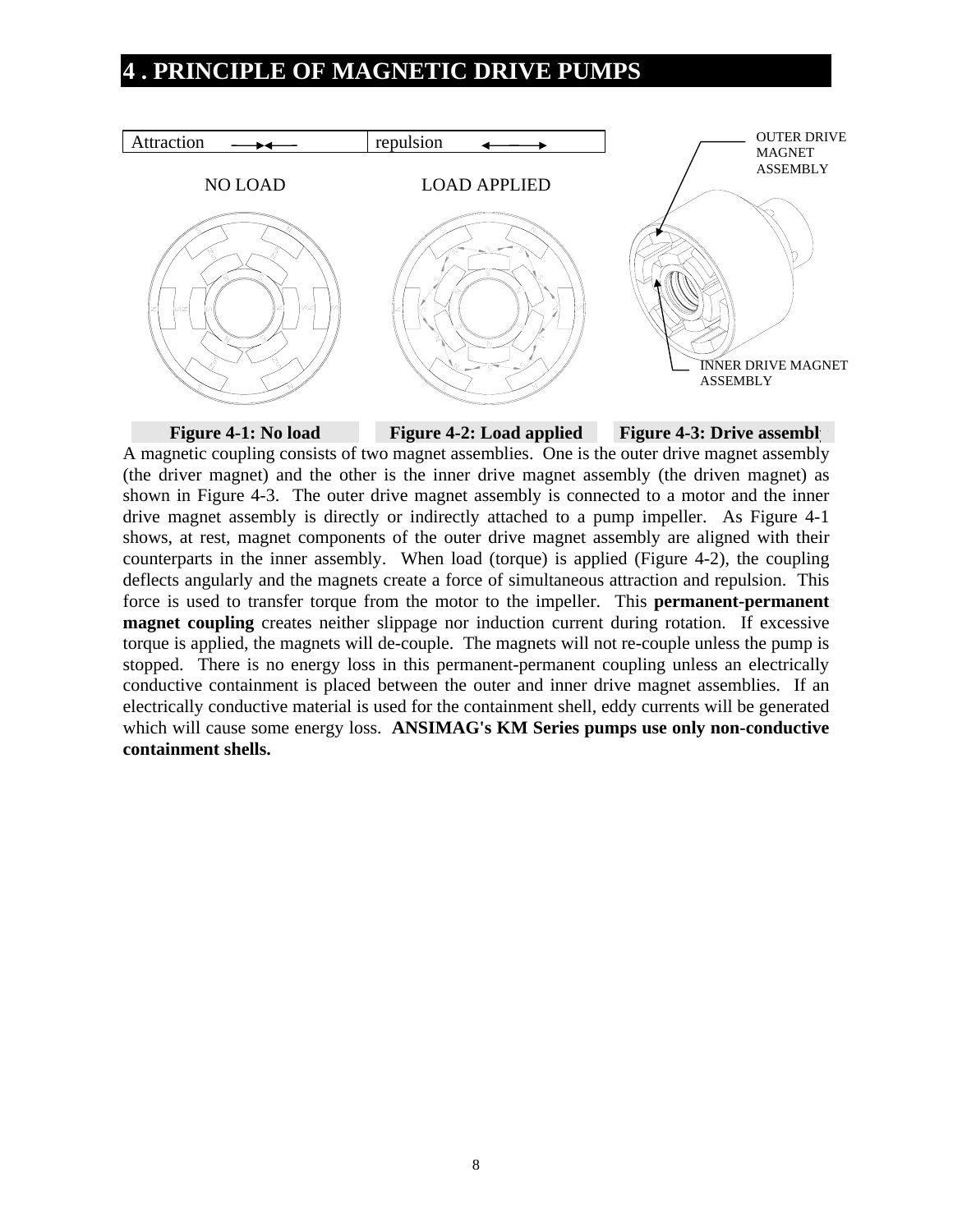## **5. PUMP INSTALLATION**

### **5-a. PIPING**

- 1. Install the pump as close as possible to the suction tank. Pumps are designed to push, not pull, liquid.
- 2. Ansimag recommends supporting and restraining both the suction and discharge pipes near the pump to avoid the application of forces and moments to the pump casing. All piping should line up with the pump flanges naturally to minimize any bending moments at the pump nozzles.
- 3. To minimize friction the suction line should have a short straight run to the pump, and be free of fittings, for a length equivalent to or larger than ten (10) times its diameter.
- 4. The suction line size should be at least as large as the pump's suction port or one size larger if the suction line is so long that it significantly affects NPSH available. **Never reduce the suction piping size**.
- 5. The suction line should have no high points since these can create air pockets.
- 6. The NPSH available to the pump must be greater than the NPSH required. Screens and filters in the suction line will reduce the NPSH available, and must be considered in the calculations.
- 7. **Caution: Do not install a check valve in the suction line even if a check valve is installed in the discharge line. The suction line check valve could shut off before the discharge line check valve closes. This would cause water hammer, which may burst the containment shell.**
- 8. The discharge piping should be equal in size to the pump outlet port.
- 9. A stop valve and a check valve should be installed in the discharge line. The stop valve is used when starting and stopping the pump, and to isolate the pump for maintenance. It is advisable to close the stop valve before stopping the pump. The check valve will protect the pump from water hammer damage. These recommendations are especially important when the static discharge head is high.



**Fig. 5-1: Pump Installations**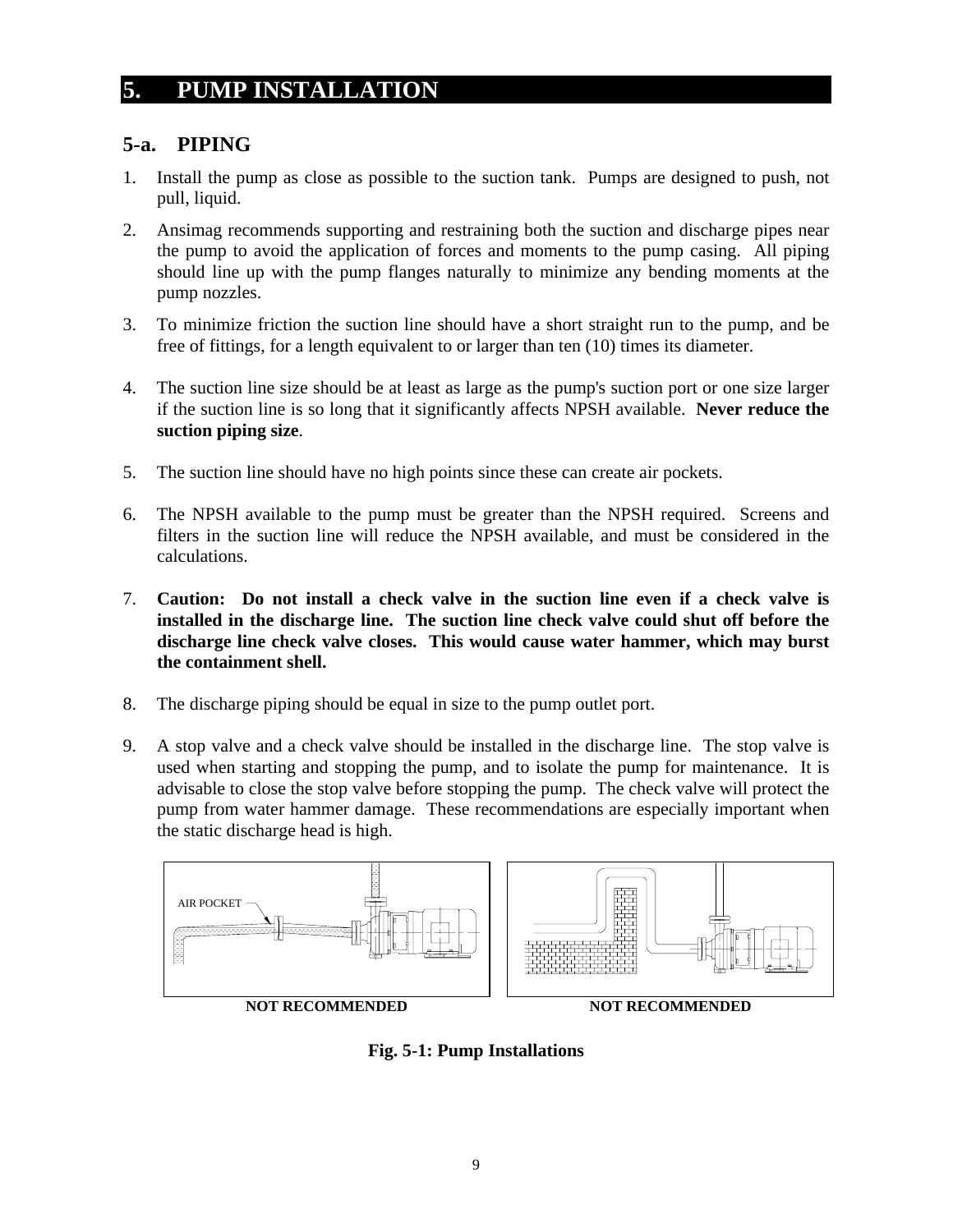

- 1. The foundation should be sufficiently substantial to absorb vibration and form a permanent, rigid support for the base plate. This is essential for maintaining alignment of a long coupled unit. A concrete foundation should be satisfactory. Embed foundation bolts of the proper size (1/2" -13 x 7" recommended for ordinary installation) in the concrete, located by a drawing or template. Use a pipe sleeve larger than the bolt to allow enough base movement for final positioning of the bolts.
- 2. Support the base plate on rectangular metal blocks and shims, or on metal wedges with a small taper. Place the support pieces close to the foundation bolts. A spacing of 24" is suggested. Allow a gap of 3/4" to 1-1/2" between the base plate and the foundation for grouting.
- 3. Adjust the metal supports or wedges until the shafts of the pump and driver are level. Check the horizontal or vertical positions of the coupling faces as well as the suction and discharge flanges of the pump by means of a level. Correct the positions, if necessary, by adjusting the supports or wedges under the base plate as required.
- 4. When alignment is correct, tighten foundation bolts evenly but not too firmly. The units can then be grouted to the foundation. The legs of the base plate should be completely filled with grout and the leveling pieces, shims, or wedges should be grouted in place. The foundation bolts should not be tightened until the grout is hardened, usually about 48 hours after pouring.

#### **NEVER OPERATE THE PUMP WITHOUT FIRST SECURING IT INTO POSITION!**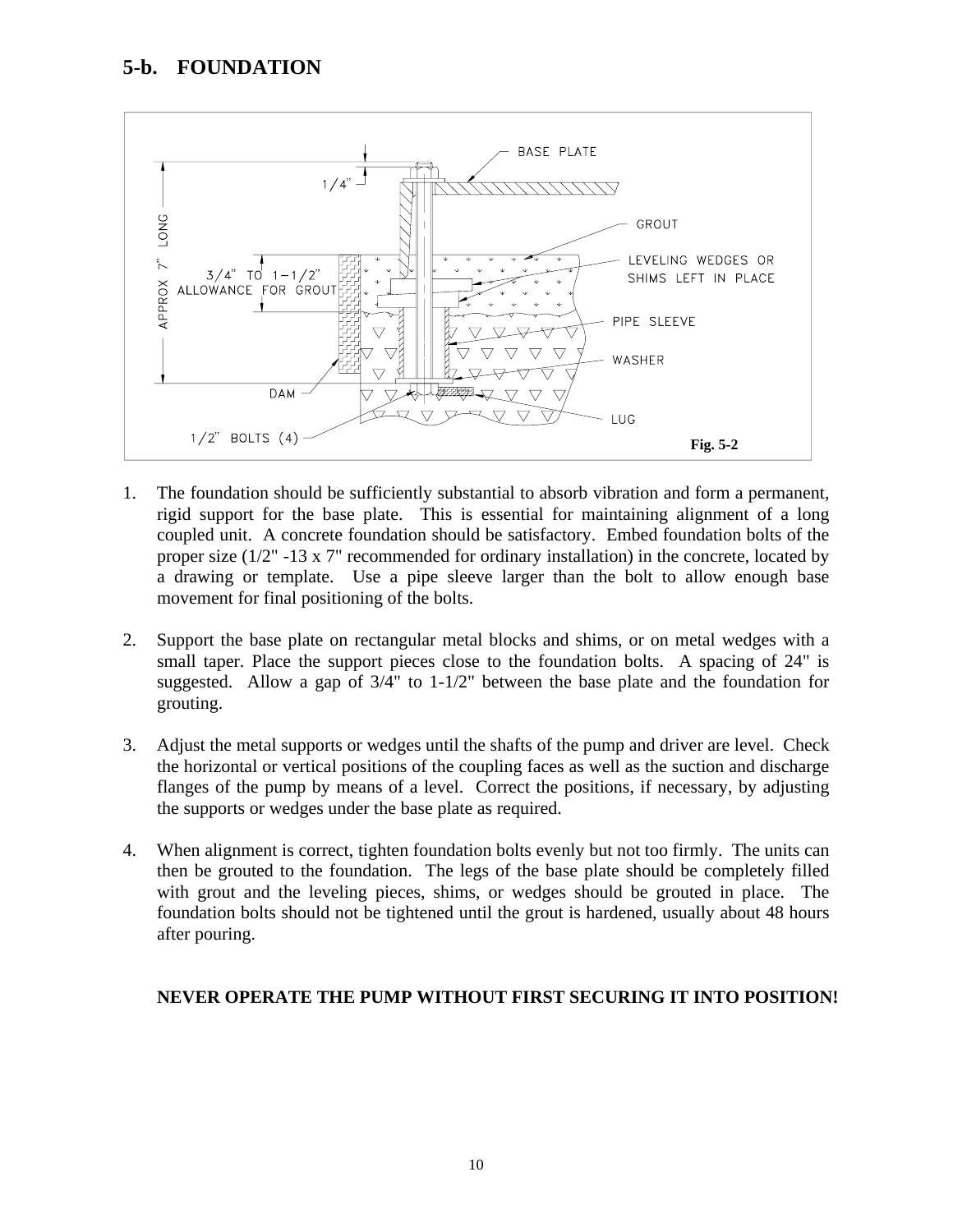## **5-c. INSTALLATION AND ELECTRICAL CONNECTIONS**

Ansimag KM Series pumps are easily inspected without removing the casing from any piping, by separating the drive end from the wet-end. This requires moving the motor, drive magnet and bracket backwards and away from the casing. To be able to do this the motor must have sufficient clearance behind the motor fan cover to move the motor backward approximately 6" [150 mm]. Installations should feature the following:

- 1. Allow at least 6" [150 mm] of clearance behind the motor.
- 2. The base plate under the motor must be flat and long enough to allow for safe movement of the motor.
- 3. The motor electrical wiring should include a flexible section near the motor to allow movement of 6" [150 mm] for servicing of the pump without disconnecting piping. The recommended installation is illustrated in Figure 5-3.



**Figure 5-3: Flexible electrical connection on motor.**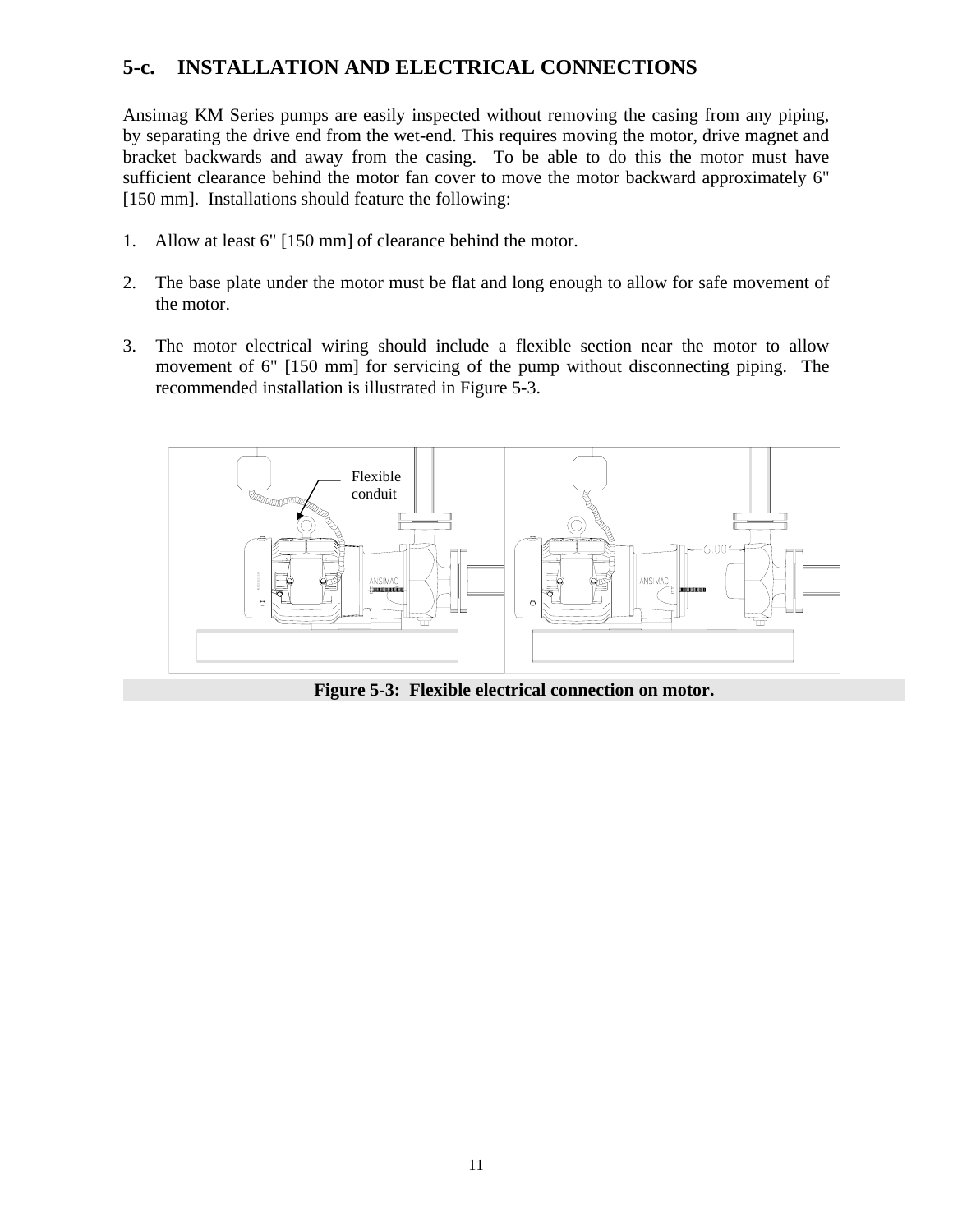## **6. PUMP START UP AND SHUTDOWN**

## **6-a. PRE-START CHECKLIST**

Before initial start up and after inspections of the wet end of pump, perform the following inspections:

- 1. With the pump starter locked out, manually turn the motor fan or flexible coupling to insure that it rotates freely. For a motor mounted directly to the pump (close coupled), insert a screwdriver or other tool through the fan cover and rotate the fan. It should **rotate freely**.
- 2. Check all electrical connections with a wiring diagram. Make sure that the voltage, frequency and horsepower on the motor nameplate match the line circuit.
- 3. Check that flange bolts are tightened and that the drain cover is in place.

## **6-b. START UP AND OPERATION**

- **Caution!: KM Series horizontal end suction models are not self-priming pumps!** The pump must be filled with liquid by gravity from a flooded suction tank or primed by other methods such as injecting liquid from an outside source into the pump and suction line with an attached foot valve*.*
- 1. Make sure that the **pump is full of liquid** and the suction valve is open.
- 2. Fully open the discharge valve once and then close it, so that any air trapped in the pump and suction line can be purged.
- 3. With the pump full of liquid, check motor rotation by jogging the pump and motor for about 1/2 second. The proper rotation is clockwise as viewed from the motor fan end. Once proper motor rotation is confirmed jog the motor 5 or 6 more times. This process is very important to **fully wet sleeve bushing and pump shaft,** and to purge some of the air trapped in the pump and discharge line.
- 4. Open the discharge valve once and close it again so that more air can be released downstream.
- 5. Turn the pump on. **Open the discharge valve slowly**. It is important to open the valve very **slowly.** Sudden opening of the valve while air is trapped between the pump and the valve may cause water hammer.
- 6. Keep the suction valve fully opened. **Do not use the suction valve to adjust flow rate. Adjust the flow rate with the discharge valve only.**

**NOTE:** Subsequent pump starts do not require motor jogging or valve position changes provided that the piping and pump have remained full of liquid.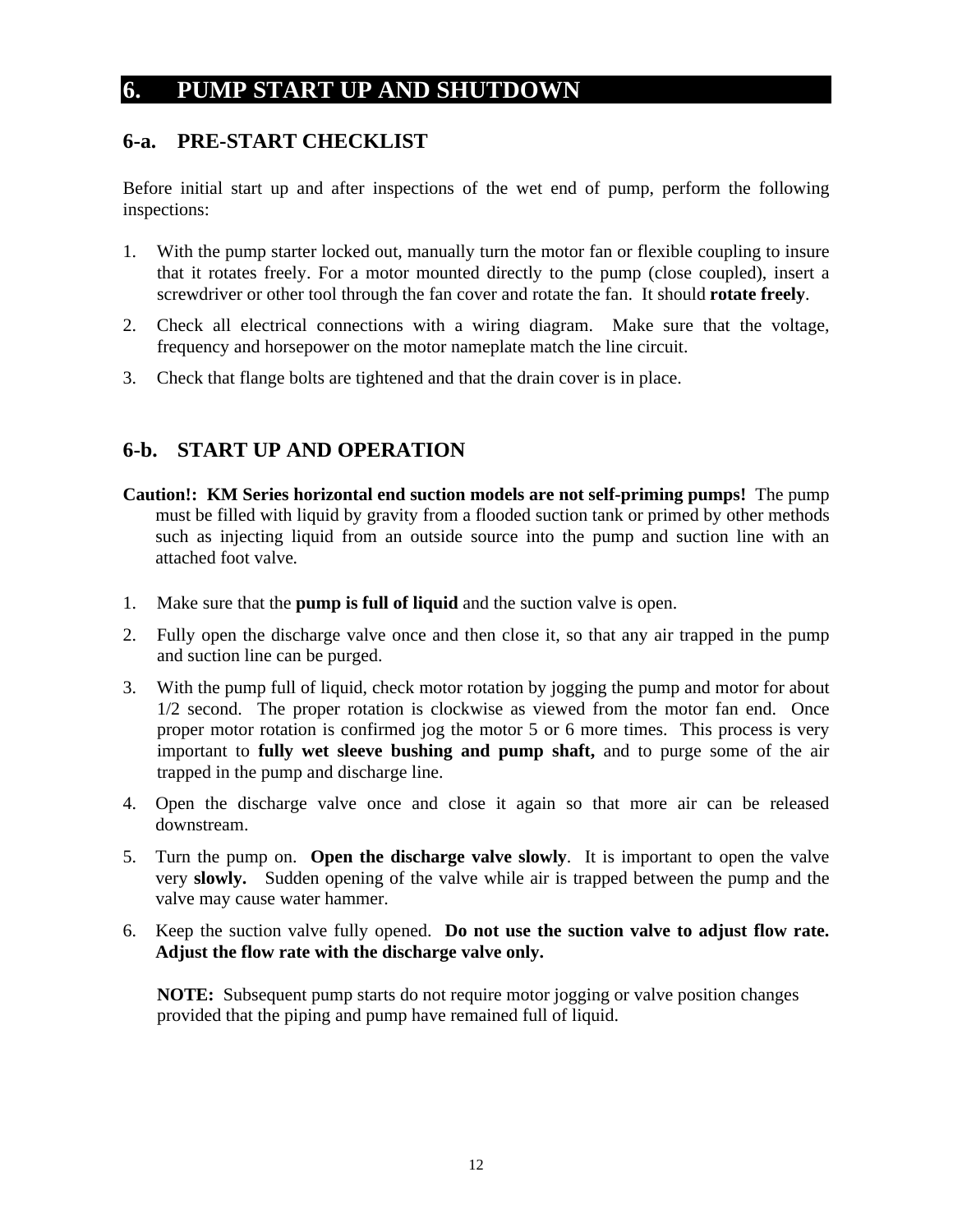- **Caution! Do not run the pump dry.** The pump may be severely damaged. The pumps use slide bearings that are lubricated by the pumped product. No lubrication, no bearings. Even short periods of dry running could damage the pump.
- **Caution! Do not Dead Head.** Although the radial loads on the bearings are not a concern, the liquid in the pump will rapidly increase in temperature. This will continue until the boiling point is reached. Some liquids boil at temperatures sufficient to melt pump components and destroy the magnets. Other liquids will flash into vapor. This vapor collects at the main bushing causing dry running.
- **Caution! Cavitation.** Prolonged cavitation may cause pitting on the pump components. Short term severe cavitation, such as that caused by a closed suction may damage the pump bearings.
- **Caution! Water Hammer.** Sudden changes in fluid velocity can cause large, rapid pressure surges. These pressure surges can damage the pump, piping and instrumentation. Typical causes are rapidly closing valves. Check valves on the suction can also cause water hammer if the liquid has time to reverse direction before the valve closes.
- **Recommended! Power Monitors.** We recommend installing a Sundyne power monitor on all pumps. These devices are very effective at protecting the pumps from dry running, cavitation or when frequent overload is expected. They are also very effective for stoppage during tank unloading applications.
	-
	- Dry Running Pump Seizure
		-
	- Closed Valve Severe Cavitation
	- Clogged Suction Filter Excess (High) Flow
-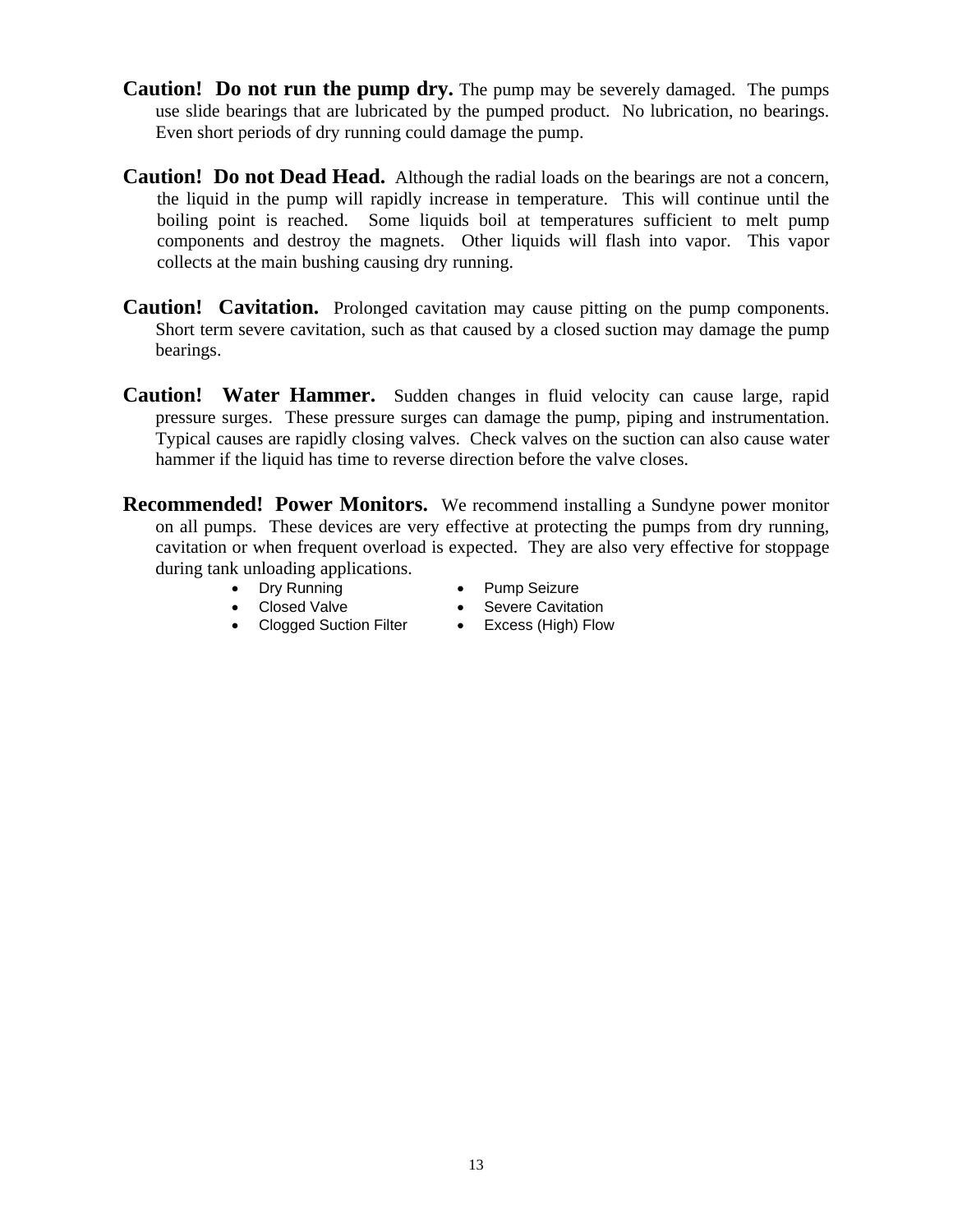Safety

#### **TEMPERATURE CLASSIFICATION - (ATEX DIRECTIVE 94/9/EC)**

The maximum surface temperature of a metallic magnetic drive pump is the **highest** temperature ascertained from any one of the following conditions:

#### 1. The temperature of the pumped liquid, plus 20°C.

**or** *contract to the state of the state of the state of the state of the state of the state of the state of the state of the state of the state of the state of the state of the state of the state of the state of the stat* 

2. The ambient temperature plus 20°C.

**or** and the contract of the contract of the contract of the contract of the contract of the contract of the contract of the contract of the contract of the contract of the contract of the contract of the contract of the c

 3. The ambient temperature plus 39°C (only in the case of separately mounted pumps with oil lubricated bearing assemblies)

**or** *order* 

4. The temperature of the heating medium being used in the heating jacket (if fitted)

 The actual classification is calculated by obtaining the maximum surface temperature and than using the following table to obtain the relevant Temperature Class:

| <b>Temperature Class</b> | <b>Maximum Surface</b><br>Temperature (°C) |
|--------------------------|--------------------------------------------|
| Τ1                       | 450 (842°F)                                |
| T2                       | 300 (572°F)                                |
| TЗ                       | 200 (392°F)                                |
| TΔ                       | 135 (275°F)                                |
| Τ5                       | 100 (212°F)                                |
| Тĥ                       | $(185^{\circ}F)$                           |

Example:

The pump is pumping a liquid with a temperature of  $120^{\circ}$ C. The pump is close coupled and therefore does not have an external oil lubricated bearings. The maximum ambient temperature in which the pump may operate is 30°C

Condition 1 equates to  $120^{\circ}C + 20^{\circ}C = 140^{\circ}C$ Condition 2 equates to  $30^{\circ}$ C +  $20^{\circ}$ C =  $50^{\circ}$ C Condition 3 does not apply. Condition 4 does not apply.

 Thus the maximum surface temperature of the pump is 140°C which equates to a temperature classification of T3.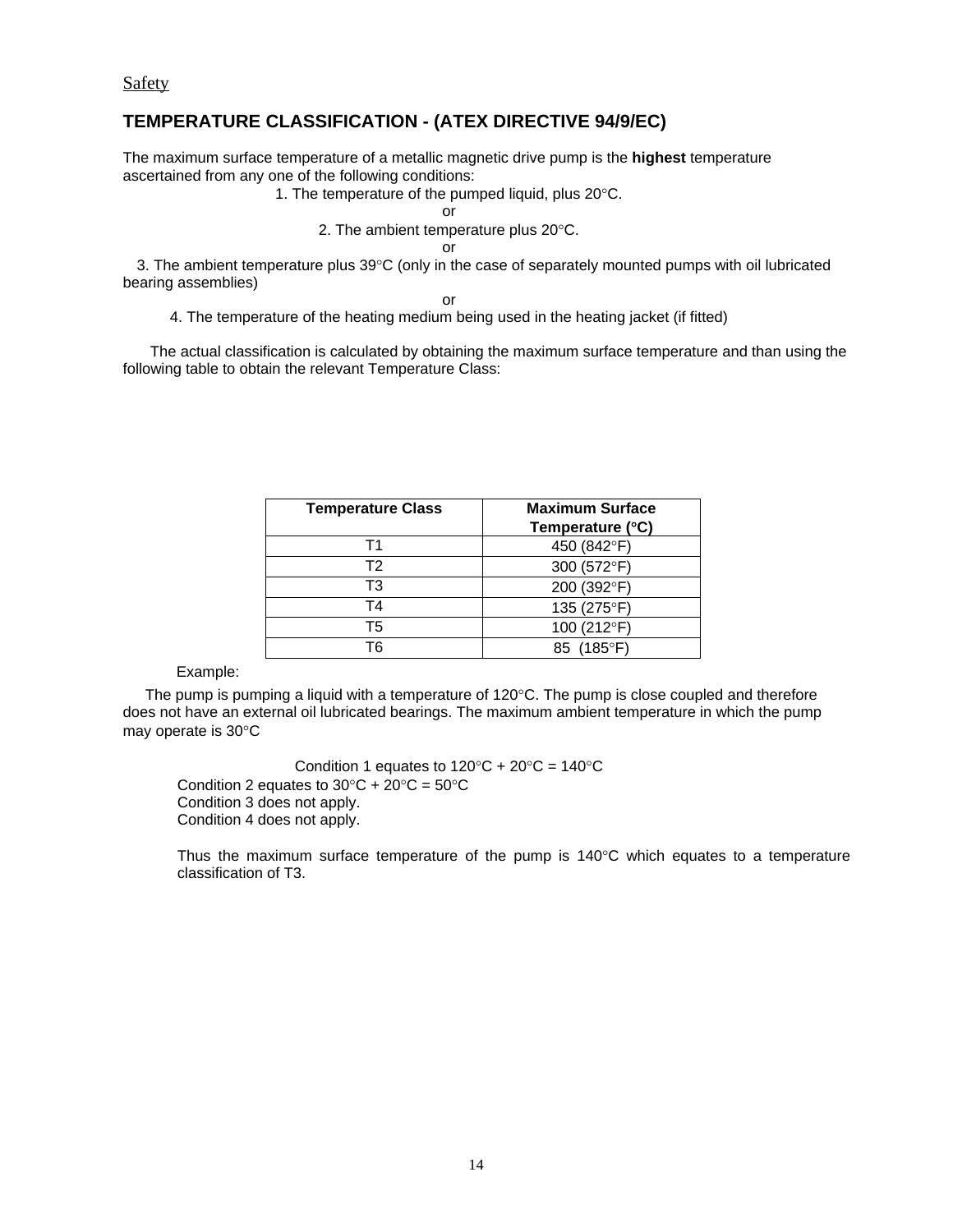# **6-c. SHUTDOWN**

If the pump is to be shut down for any reason, use the following procedure:

- 1. Close the discharge valve slowly to prevent water hammer.
- 2. Shut off the motor.
- 3. Close the suction valve.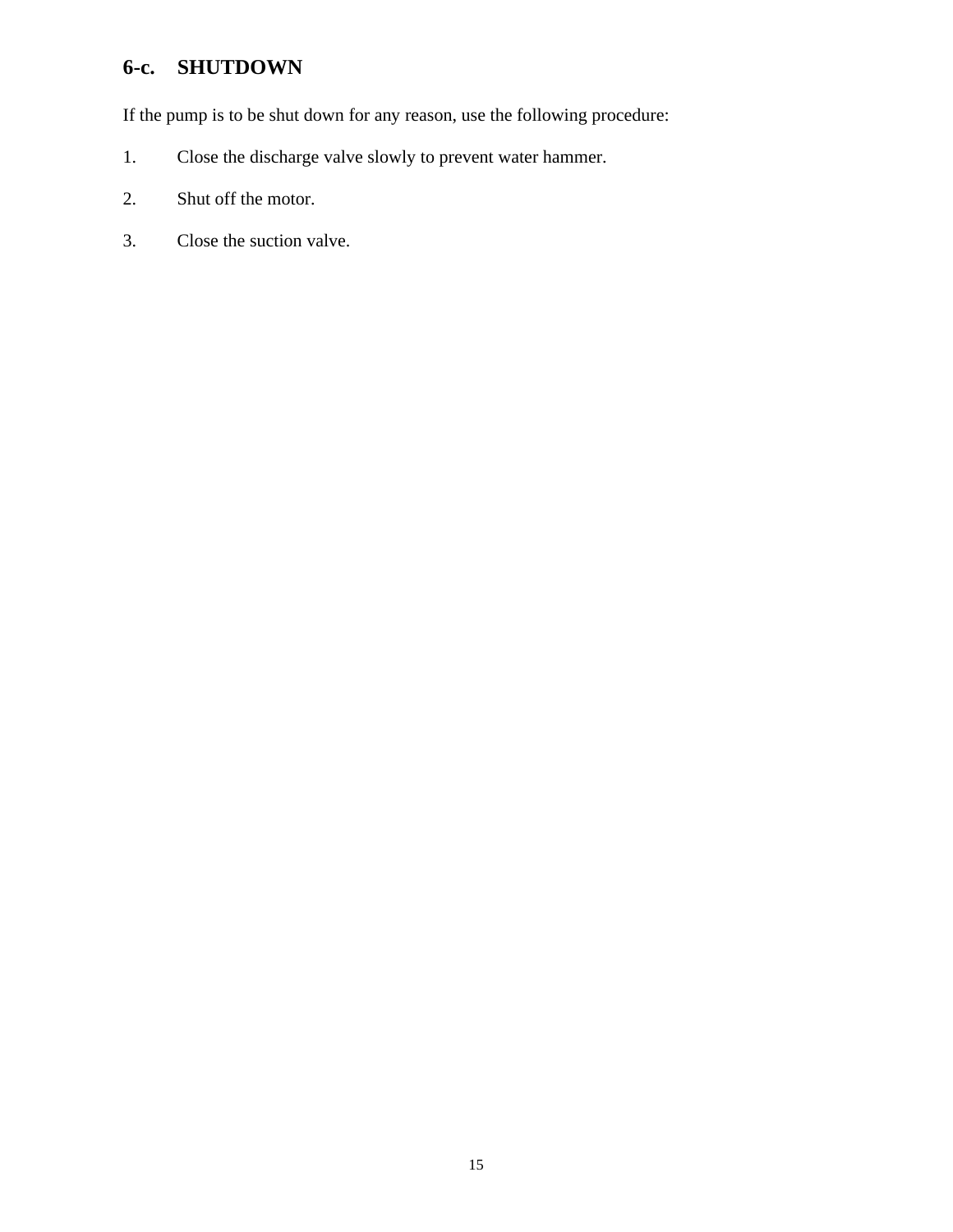## **7. DISASSEMBLY FOR PREVENTIVE MAINTENANCE**

**WARNING!** Before disassembly, the pump must have the drive "locked out" and be flushed of all dangerous liquids. **Follow all federal, state, local and company regulations with regard to pump decontamination prior to disassembly and inspection**. ANSIMAG KM Series pumps are provided with a low point casing drain to maximize pump decontamination. Refer to section 9 "Special Procedures"

Simple features of the KM Series pump make possible a 20-minute maintenance check by following the provided instructions. Please prepare the necessary tools for pump maintenance.

### **7-a Tool Checklist**

- $\sqrt{\phantom{a}}$  8mm hex key or 5/16" hex
- $\overline{M}$  19mm combination wrench
- $\triangledown$  PT0377 bushing installation/removal & trimming tool
- $\triangledown$  PT0285 shaft support installation tool
- $\overline{\mathbf{y}}$  Arbor press



Since most wearing parts on a mag-drive pump cannot be monitored, it is important to inspect the pump for wear after the initial 500 hours or three months of operation, whichever comes first. The next inspection will be six to twelve months depending on the result of the first inspection. Before inspecting, be sure you have a spare casing O-ring on hand to re-install after the inspection is completed. To inspect inside of the pump, be sure that the pump has **been flushed of all dangerous liquids** before isolating the pump by closing the inlet and outlet valves.

Operating conditions vary so widely that recommending one schedule of preventive maintenance for all centrifugal pumps is not possible. In the case of magnetic drive pumps, particularly of non-metallic pumps, **traditional maintenance techniques, such as vibration monitoring are not useful or reliable techniques for wet end preventive maintenance.** These are effective only for non-liquid contact components such as motor bearings. One of the best rules to follow in proper maintenance is to keep a record of actual operating data such as flow, pressure, motor load and hours of operation. The length of the safe operation period will vary with different applications and can only be determined from experience.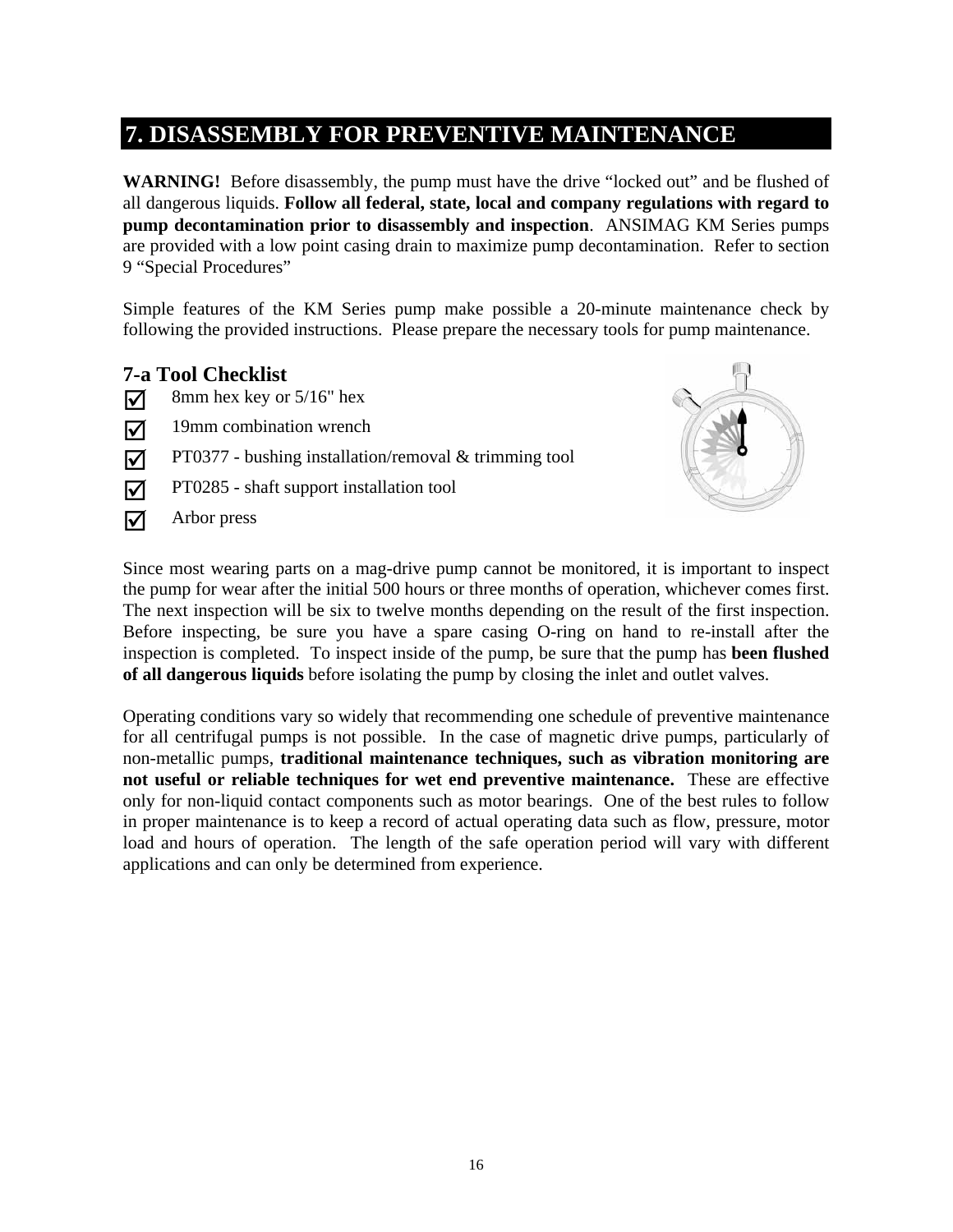#### **7-b Separating The Pump For Inspection**

1 Loosen and remove three socket bolts connecting the bracket to the rear casing support/wet end. (Figure 7-1) Jackscrews (M10 Hex) are provided to break the magnetic attraction on impeller and outer drive coupling. This force is close to 40 lbs. Extend the jackscrews approximately two inches to separate the pump wet end from the motor drive. Grasp the motor and carefully pull away from the wet end. For maximum safety protection against the strong magnetic forces, **it is important to separate here first to safely break the magnetic field**.



2 **Caution:** When opening the wet end be sure that product is **completely drained and flushed clean**. Loosen and remove six M10 socket bolts from the rear support/pump casing. (Figure 7-3) Separate the rear support from the pump casing (Figure 7-3). Hold the impeller by the shroud and carefully pull away from the containment shell (Figure 7-4).



**assembly** 

#### **Inspect the following parts: (Use table 7-1 0n page 14 for detailed measurements of wear parts)**

| necessary.                                                      |                        | operation. Replace the<br>O-ring if cracked. |  |
|-----------------------------------------------------------------|------------------------|----------------------------------------------|--|
| visible, replace- ment is                                       |                        | advised to ensure safe                       |  |
| reference; if they are not                                      |                        | noticed, replacement is                      |  |
| lubrication flutes<br>for                                       |                        | melting. If either is                        |  |
| As a guide use the $3 \mid$                                     | ring and main bushing. | for abrasion or signs of                     |  |
| on the surface are normal. I measurements on mouth              |                        | the containment shell                        |  |
| cracks. Polished marks                                          | detailed<br>for        | chips or cracks. Check                       |  |
| must be free of chips or                                        |                        | cracks. See Table 7-1   SiC must be free of  |  |
| on the mouth ring. SiC $\vert$ must be free of chips or $\vert$ |                        | contact mark is normal.                      |  |
| impeller, check for wear   material (carbon or $SiC$ )          |                        | A polished<br>wear.                          |  |
| 3 Viewing from the front of The main bushing                    |                        | Inspect the shaft for                        |  |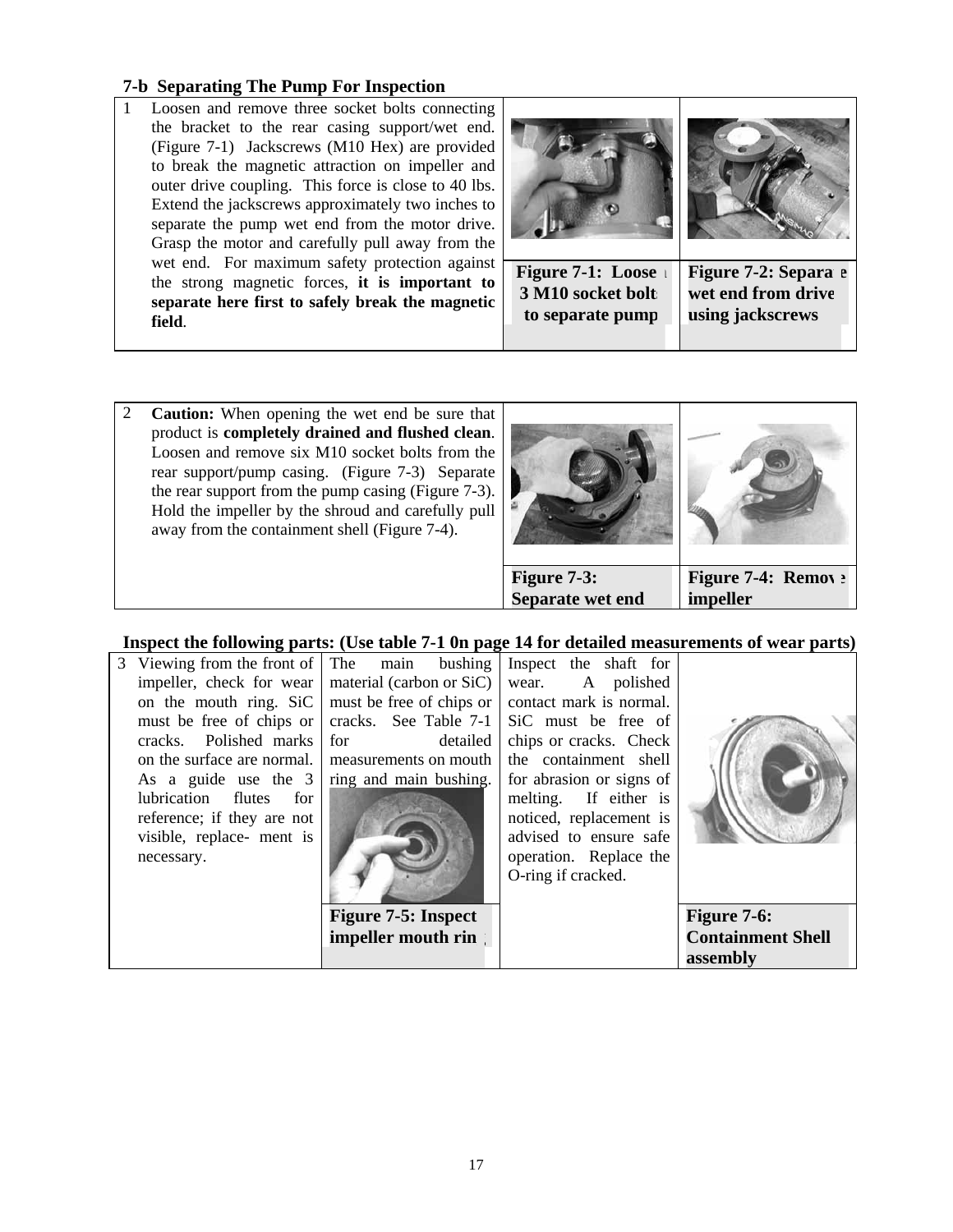|                | Check the outside of<br>the containment shell<br>for abrasive marks or<br>cracks. Replace if<br>necessary. | <b>Figure 7-7: Inspect</b><br><b>Containment Shell</b> | A 304 Stainless Steel<br>the<br>cover protects<br>outer drive magnets.<br>Check for<br>any<br>particles and clean if<br>necessary. | <b>Figure 7-8: Inspect</b><br>outer drive magnet<br>assembly |
|----------------|------------------------------------------------------------------------------------------------------------|--------------------------------------------------------|------------------------------------------------------------------------------------------------------------------------------------|--------------------------------------------------------------|
| 5 <sup>5</sup> | Casing lining must be<br>free of cracks. Check<br>the integrity of lining<br>by using 15-20 KV             |                                                        | Inspect SiC thrust ring<br>for cracks or chips.                                                                                    |                                                              |

electrostatic discharge tester commonly used for lined pipe.



 **Figure 7-9: Inspect casing lining** 

**Figure 7-10: Inspect thrust ring** 

## **7-c Part Wear Measurements**



**Table 7-1: Wear parts**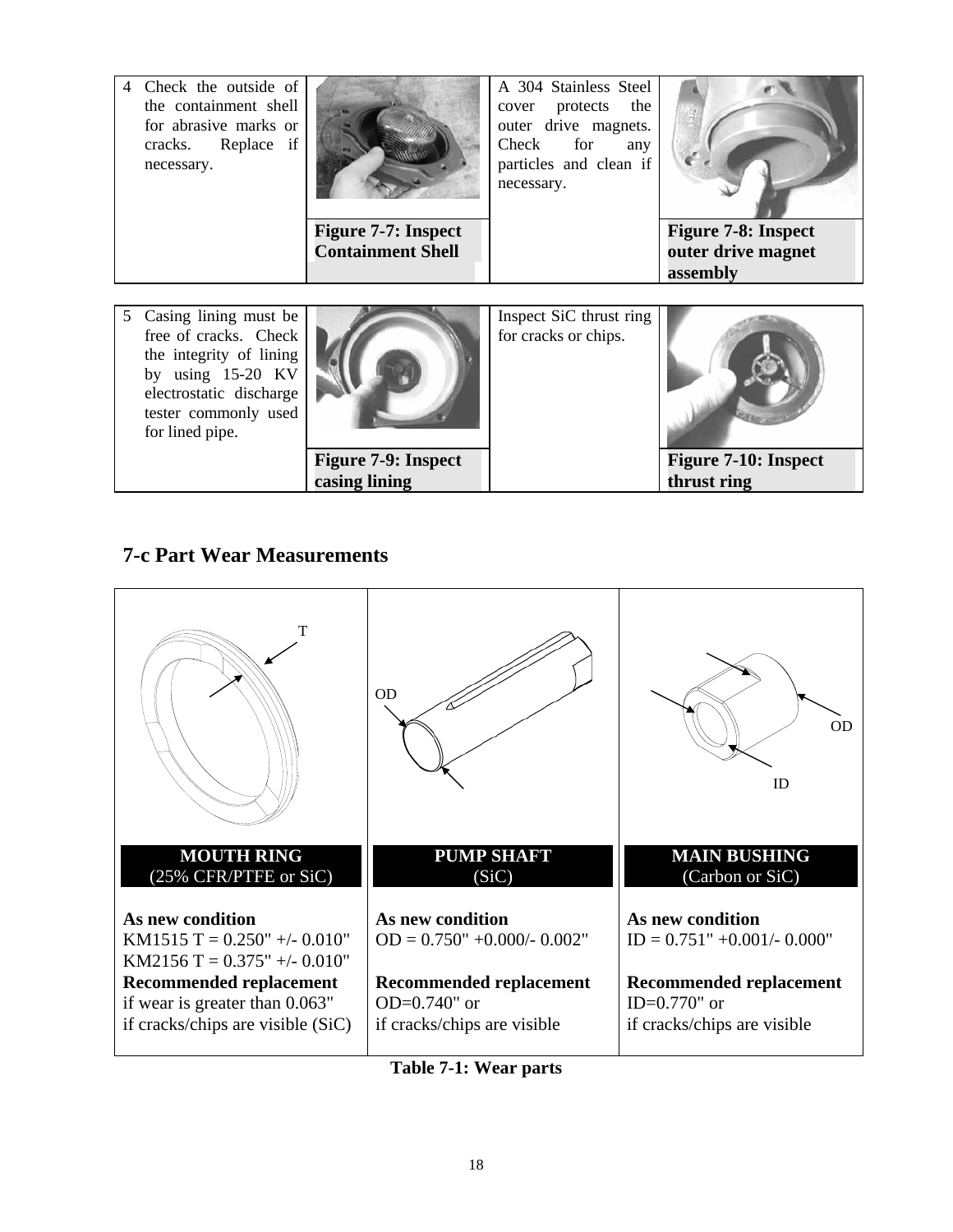# **8. ASSEMBLY**

1 Prepare a clean surface for assembly on the shop workbench. An upright or vertical assembly of the KM is preferred; however, horizontal assembly methods work well too. Place the motor on the clean surface vertically with the motor shaft pointing up. Place the KM motor mounting plate on the C-face of the motor with bolt holes aligned (Figure 8-1). Motor mounting plates vary in size and will only work with the correct motor frame size. Insert and tighten the four bolts securing the mounting plate to the motor face. (Refer to Table 8-1 for bolt torque requirements.)



**motor mounting plat bolts** 

| <b>Bolt Size</b> | <b>Recommended Torque</b> |     |  |  |  |  |
|------------------|---------------------------|-----|--|--|--|--|
| mm               | Ft-lb                     | N-m |  |  |  |  |
| M10              |                           |     |  |  |  |  |
| M12              |                           |     |  |  |  |  |
| $\sim$           | .                         |     |  |  |  |  |

 **Table 8-1: Bolt torque** 

2 Slide the KM close coupled bracket over the motor shaft onto the motor mounting plate with the four bolt holes aligned. (Figure 8-3) Insert four M10 socket bolts and torque to 20 ft-lbs. (Figure 8-4)



**close coupled bracke** 

**bolts** 

3 Put the motor shaft key into the KM outer drive keyway. Align outer drive and key with motor keyway and slide onto the motor shaft. (Figure 8-5) The correct position of the outer drive is indicated in Figure 8-6. Measurement from the raised bracket surface to the flat end of outer drive should be  $7/8$ ".  $(+/- 1/32)$ " Use a ruler or caliper.

**Note: Use a lubricant such as "anti-seize" or grease on the motor shaft.** 

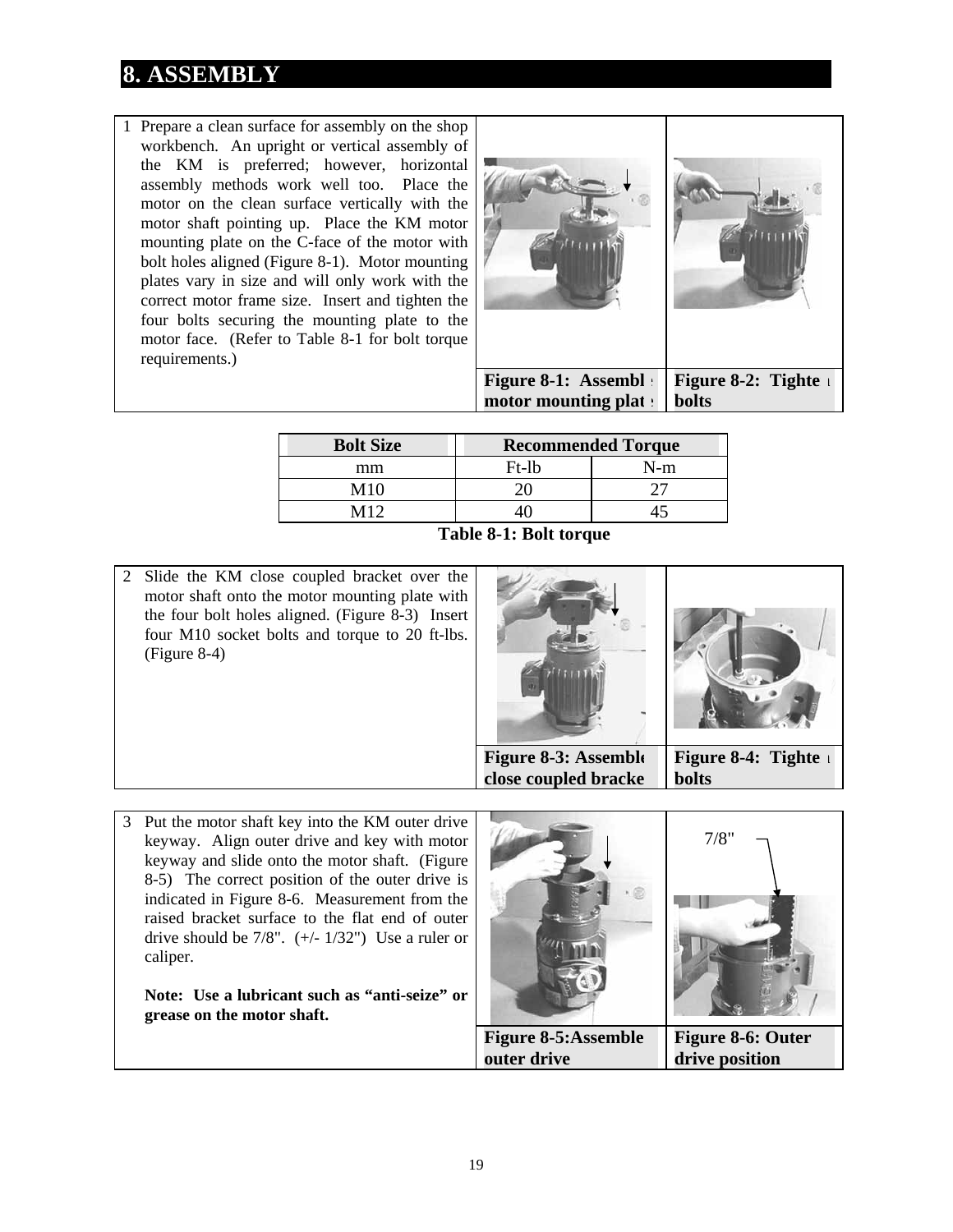4 To secure the outer drive position remove the bracket plug and insert a 3/16" hex key to tighten the two set screws on the hub. Keep the proper distance set from step 3 while tightening. A torque of 10 ft-lbs is recommended.



5 Assemble the pump foot to the close coupled bracket fastening with three M12 hex bolts. Torque requirements are listed in Table 8-1 on page 15.



6 Insert the containment shell into the rear support (Figure 8-10). There is a projection on the outer diameter of the containment shell that must line up with the rear support groove. Inserting properly will align the shaft groove to the correct orientation. The assembly is a light press fit. Use a small rubber hammer to tap the containment shell into position if necessary.



7 Insert the SiC pump shaft into back of containment shell socket (Figure 8-12). Align the flat on the shaft with the mating flat in the socket. A rear thrust ring made of CFR/ETFE is located on the front of the socket. Place the O-ring in the groove (Figure 8-13). Be sure that the O-ring groove is clean before installation.

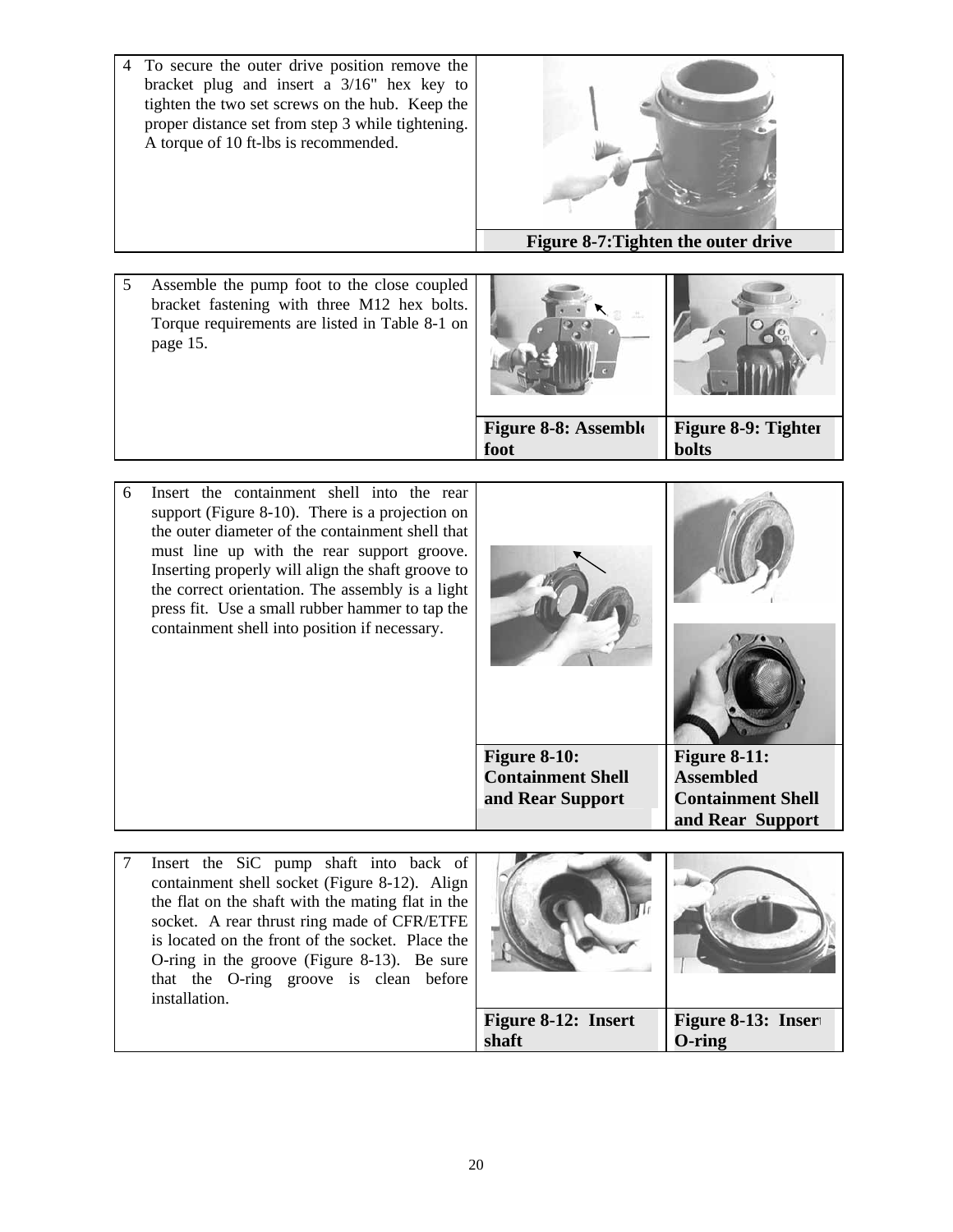8 Align the notch in the back of the mouth ring with the driving dog in the nose of the impeller. Place a flat piece of stock aluminum or ANSIMAG tool number PT0285 over the mouth ring and use an arbor press to apply the assembly force snapping into position.





 **Figure 8-14: Insert mouth ring** 

**Figure 8-15: Mout ring positioned** 

9 Align the two flats of the main bushing with the two matching flats in the impeller bore. The main bushing is pressed into the impeller bore using ANSIMAG tool number PT0377 and an arbor press (Figure 8-16). Assembly forces are low, so avoid using a hydraulic press.



- 10 The shaft support/SiC thrust ring is assembled into the suction of the pump casing (Figure 8- 18) and held into position by a light interference fit. Use ANSIMAG tool number PT0285 and an arbor press (Figure 8-19). Assembly forces are low, so avoid using a hydraulic press. **Figure 8-18:Insert shaft support/thrust ring Figure 8-19: Use arbor press to install**
- 11 Continuing from step 7, carefully slide the impeller assembly onto the shaft positioned in the containment shell assembly (Figure 8-20). Use caution when handling the impeller due to the strong internal magnets used. Attraction to metal objects will occur. Keep the drive end clean and free of metal chips and particles.



**on shaft** 

**into containment shell**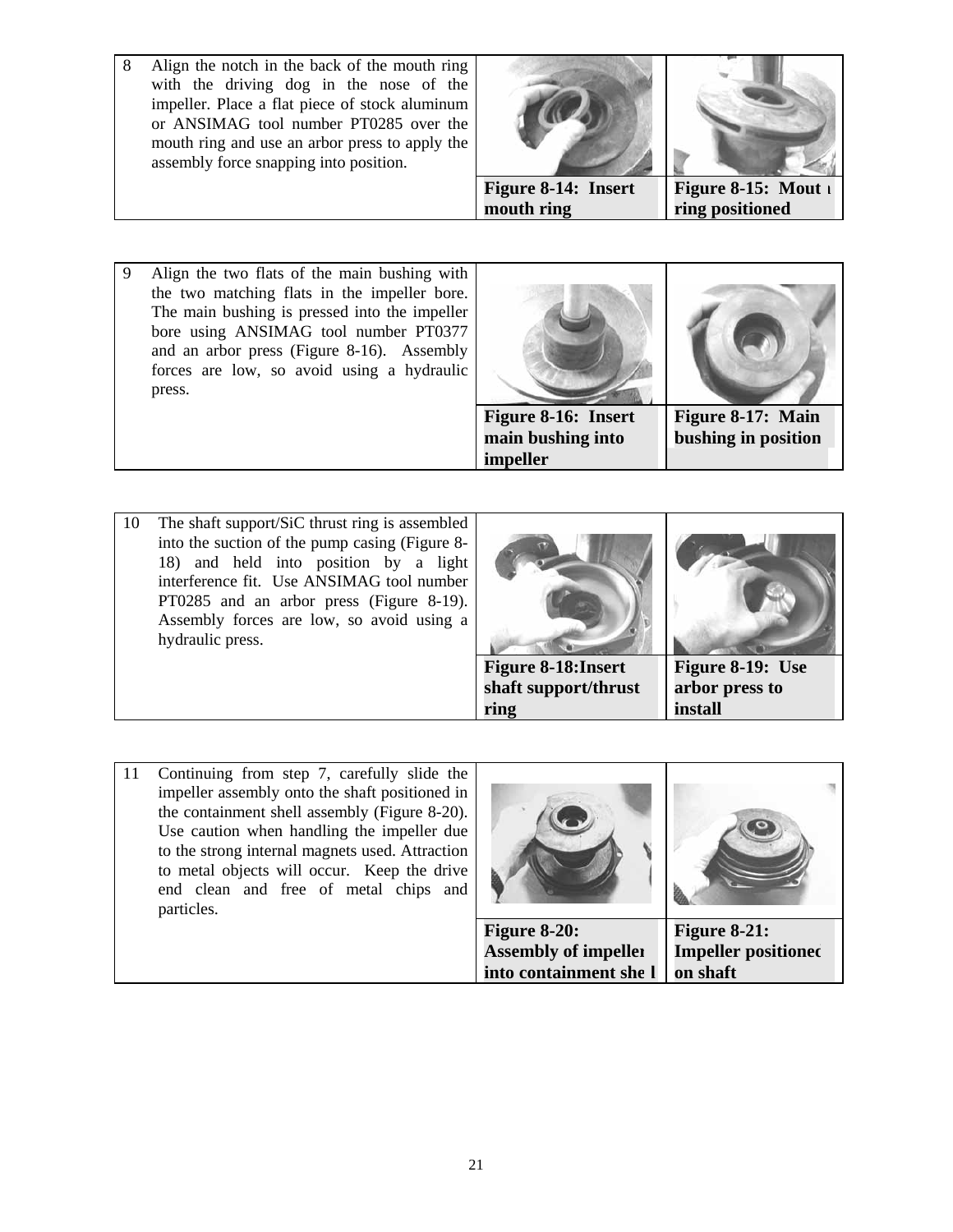12 The correct position of the rear support is with the smaller lobe positioned up and the two other larger lobes 120 degrees apart down (Figure 8-22). Place the impeller drive and containment shell assembly onto the pump casing. (Figure 8-23)





14 Carefully put the assembled pump wet end into the outer drive magnet end. **Caution**: **The magnet force is 40 lbs. When the two drives start to attract be prepared.** Extend the jackscrews and place your hands around the suction flange holding the wet end (Figure 8-25). Keep all fingers away from the back of the casing. Retract the jackscrews a couple of turns at a time in an alternative pattern until the two parts mate.



| <b>Assembly DON'T DO!</b><br>Assembling the rear support to the bracket<br>is <b>not recommended</b> because the next<br>step involves assembling the impeller into<br>the containment shell where magnetic<br>attraction is strongest. Always assemble<br>the wet end first as shown in previous<br>steps.<br><b>Caution:</b> The coupling requires 40 lbs of<br>axial force to separate the impeller from<br>outer drive magnet assembly. | <b>AVOID</b><br><b>PINCHING</b><br><b>FINGERS!!</b> |
|---------------------------------------------------------------------------------------------------------------------------------------------------------------------------------------------------------------------------------------------------------------------------------------------------------------------------------------------------------------------------------------------------------------------------------------------|-----------------------------------------------------|
|                                                                                                                                                                                                                                                                                                                                                                                                                                             | Figure 8-25: Don't Do!                              |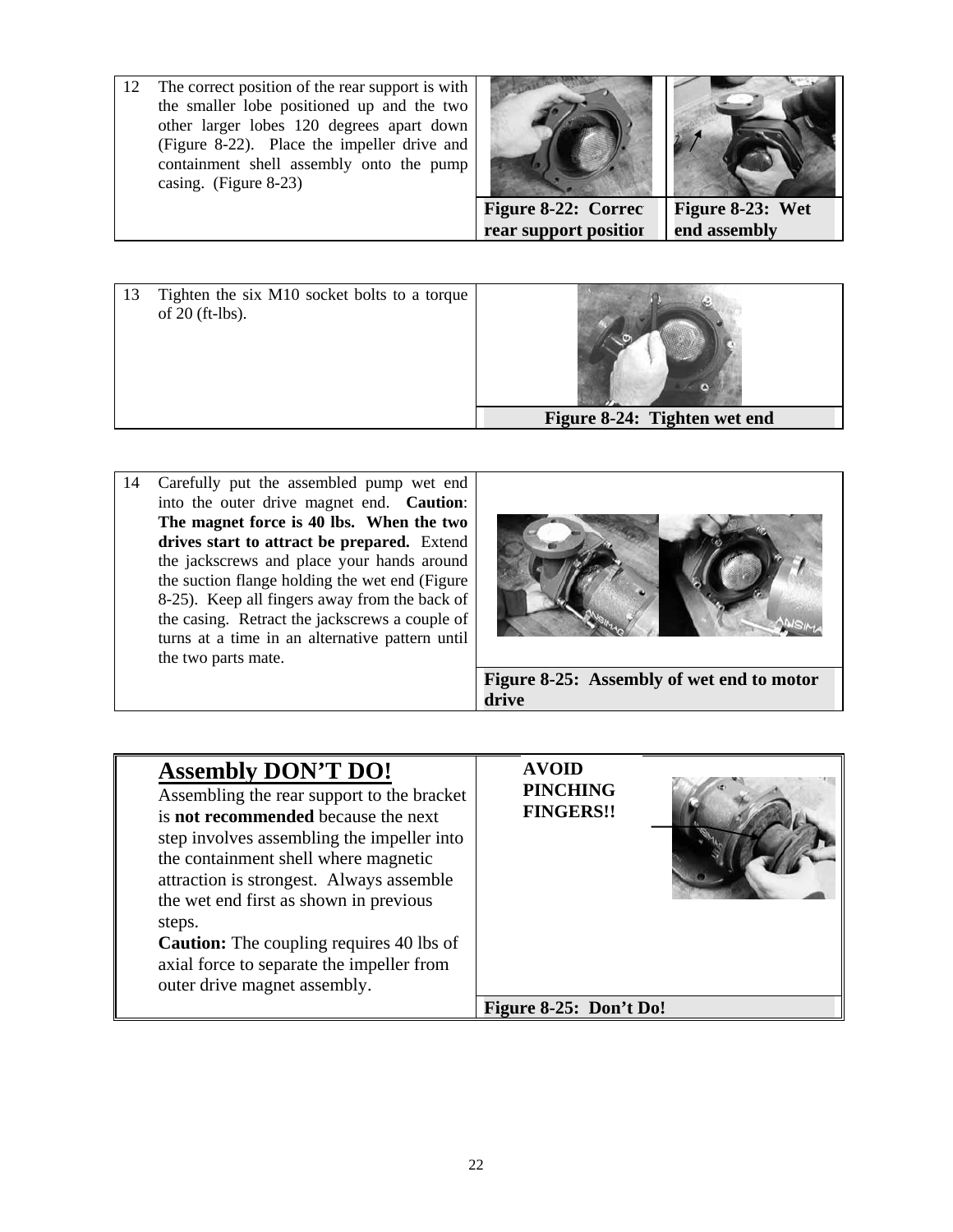15 The magnetic pull will keep the two ends of the pump held together while the three M10 socket bolts are tightened to 20 ft-lbs (Figure 8-26). Once the wet end is secured to the motor drive make sure that the internal parts move freely by inserting a screwdriver into the motor fan to rotate drive (Figure 8-27). If resistance is felt inspect the internal parts for debris. **Figure 8-26: Tighte i** 

**wet end bolts Figure 8-27: Check for resistance** 

16 Completed KM pump.



## **9. SPECIAL PROCEDURES**

Pumps that have been supplied in accordance to the ATEX Directive (94/9/EC) will be identified by a label with the following symbol on it:  $\langle \epsilon_{\rm x} \rangle$ 

Such units are supplied with an earthing ground lug that is attached by a M6 screw (60-70 in-lb) and a lock washer (kit, P4107) to the bracket. Once the unit is installed and leveled, it should be wired to earth with a suitable earthing cable (Figure 9-1).

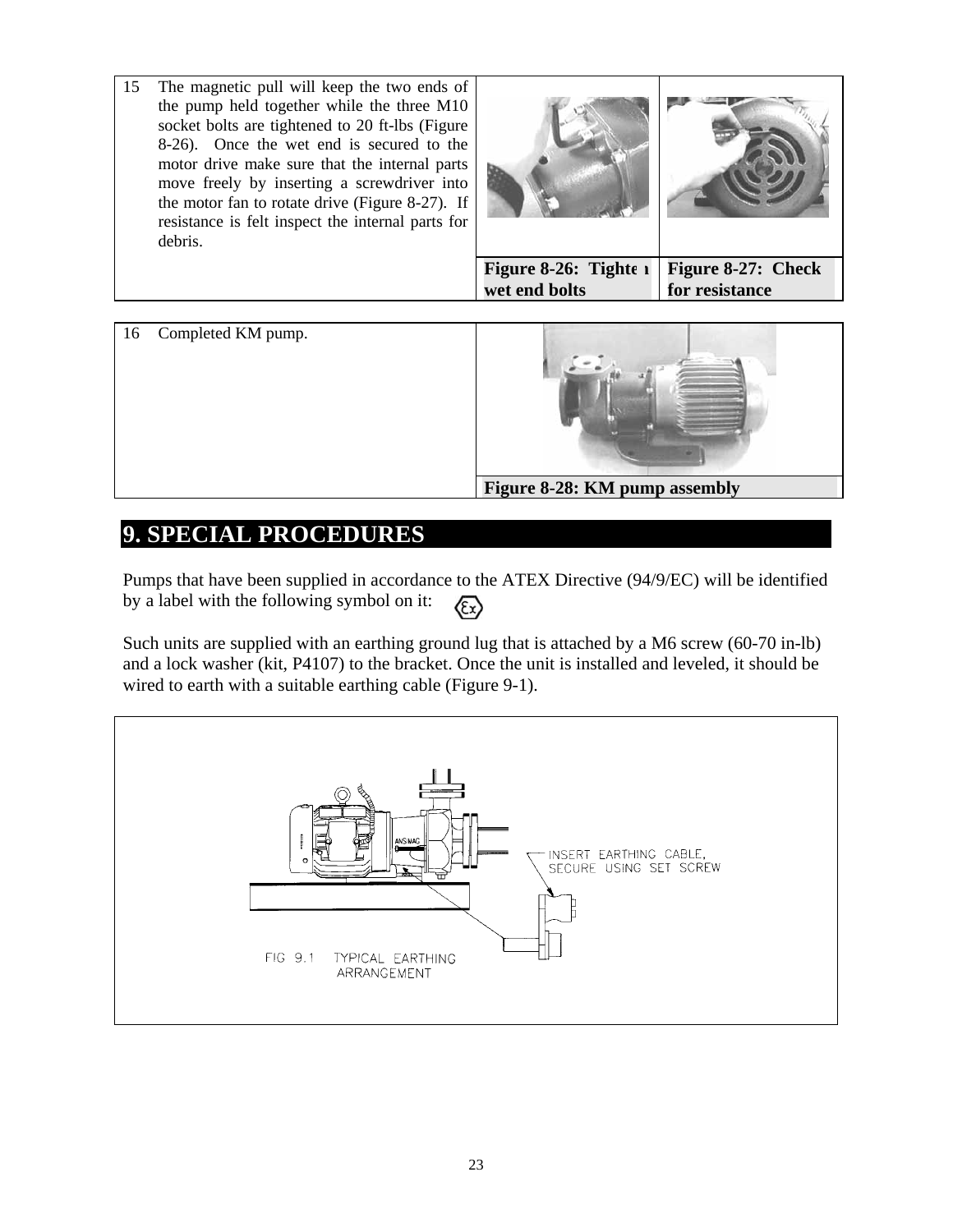Standard accessories for the KM pump include a drain port located on the bottom on the front casing. A ¼" NPT drain port and ¼" drain plug (P2035) is supplied with every casing. To utilize the drain option complete the following:

- **1**  Loosen and remove the supplied drain plug with a ¾" wrench. To protect the molded threads while drilling tighten a ¼" pipe nipple to the drain hole (Figure 9-2).
- **2**  Drill the drain hole using a ¼" diameter drill size. The pipe nipple will easily and safely guide the  $\frac{1}{4}$ " drill through the casing lining (Figure 9-3).



 **Figure 9-2: Insert pipe nipple** 

**Figure 9-3: Drilling hole** 

**3** Remove the pipe nipple used for guiding the drill. Generously wrap the molded ¼" drain plug (P2035) with Teflon tape and tighten.



 **Figure 9-4: Assemble drain plug.**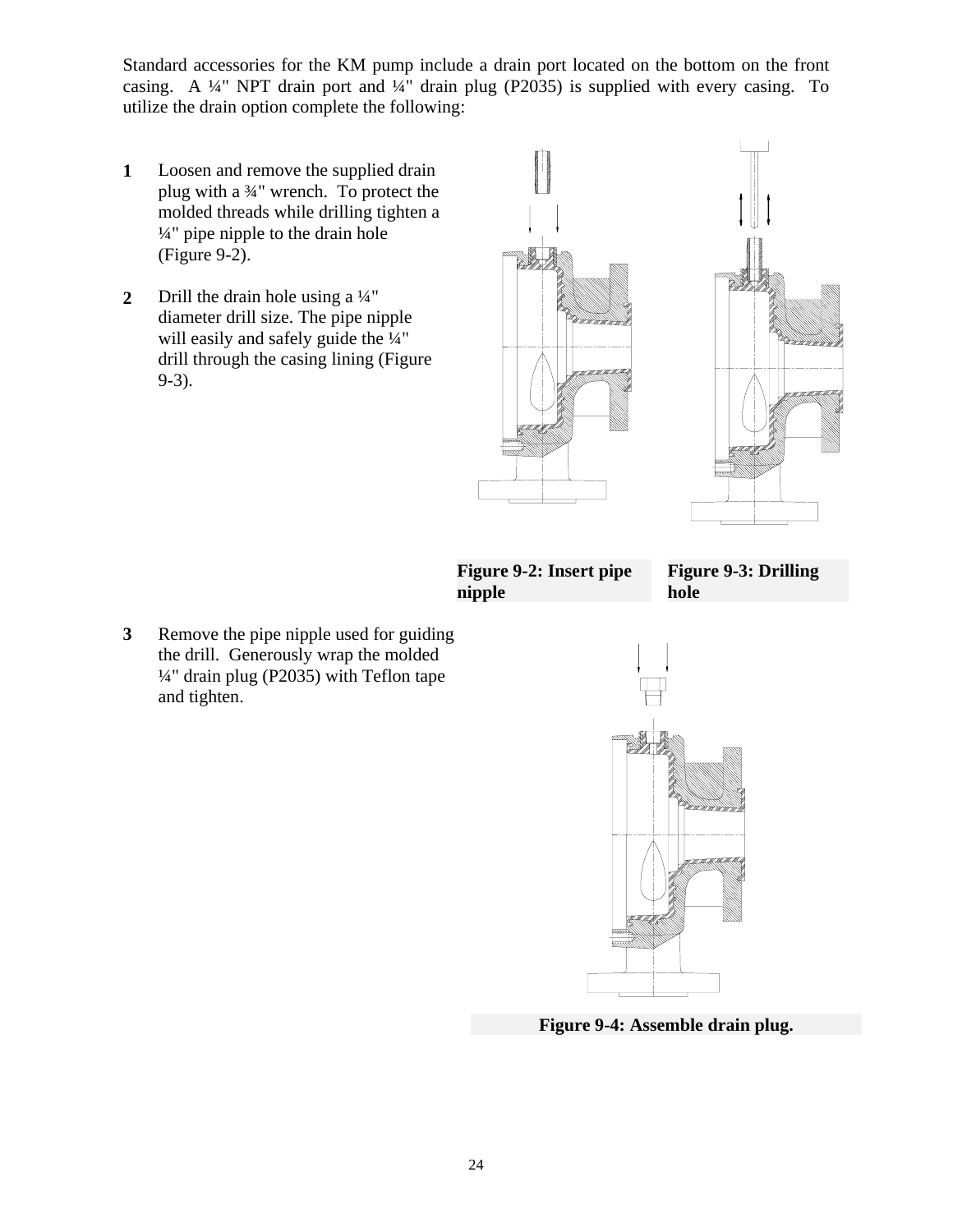Use the following drawings to make your own KM installation tools. Material should be Aluminum or brass. (Never use carbon steel or iron.)



**Figure 9-5: Bushing installation/removal tool** 

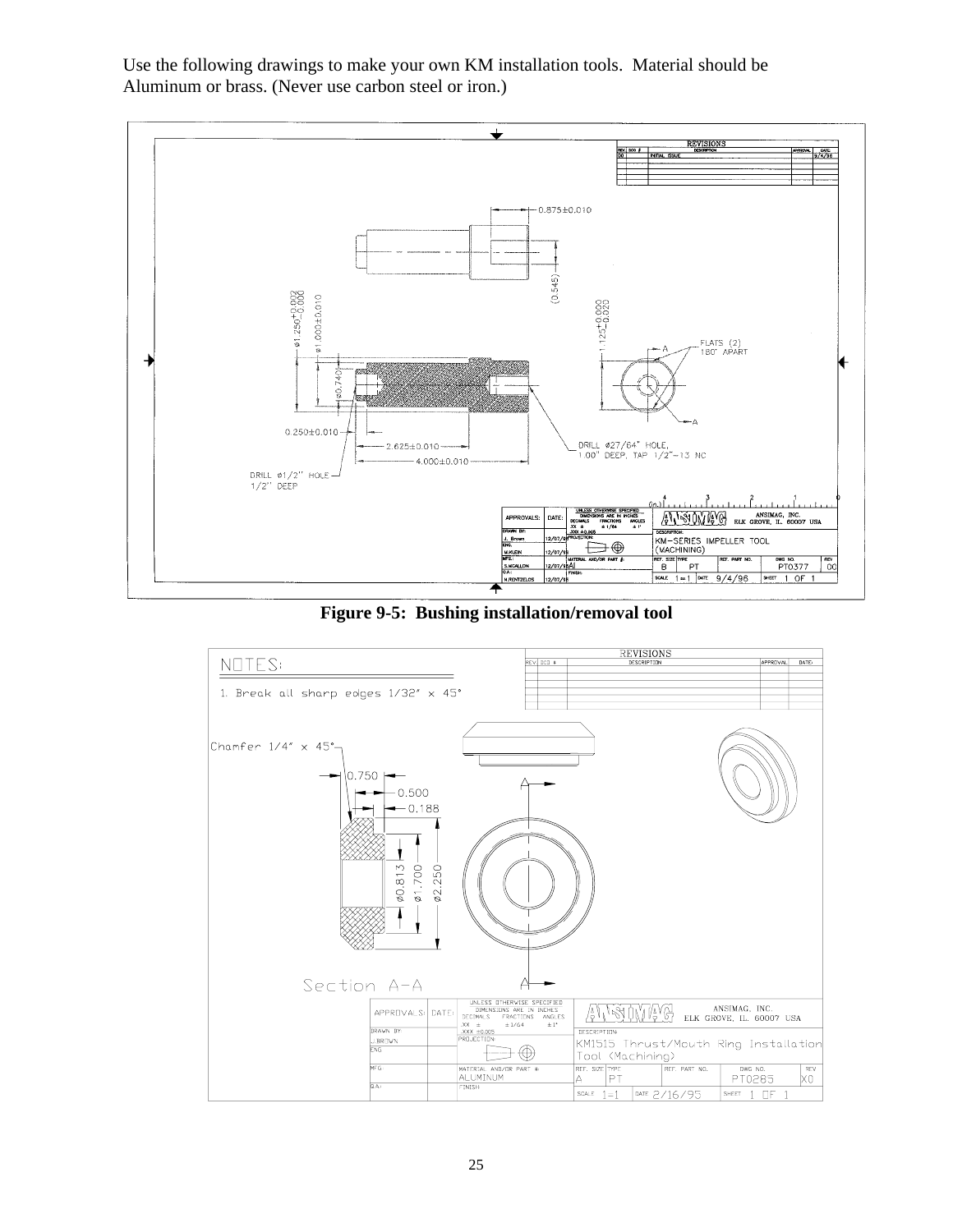# **10. DRAWINGS**

# **10-a Dimensional Drawings**



#### **Figure 10-1: KM dimensional drawing**

| <b>Dimension Table</b> |  |
|------------------------|--|
|------------------------|--|

| Mode    | Suc.          | Di             | W     | $\mathbf X$ | Y    | Z   | F    | F1   | ${\bf F2}$ | F3    | LJ   | W             | CР    |      |
|---------|---------------|----------------|-------|-------------|------|-----|------|------|------------|-------|------|---------------|-------|------|
| KM15 5  | $\frac{1}{2}$ |                | 10    | 5.5         | 3.1  | 2.3 | 3.5  | 5.3  | 5.31       | 13.8  | 5.50 | 8.0           | 9.92  | 20   |
| (mm)    | (40)          | (25            | (254  | (14 I)      | (80  | (59 | (91  | (13  | 171        | 1344  | 140  | $_{\rm (20)}$ | (252  | (50  |
| KM21: 5 |               | 1 <sup>1</sup> | 10    | 5.5         | 3.4  | 2.5 | 3.7  | 5.5  | 7.22       | 13.9  | 5.50 | 8.0           | 11.5  | 23   |
| (mm)    | (50)          | (40            | (254) | (14)        | (87) | (65 | (96) | (14) | 183        | (354) | (140 | (20)          | (292) | (58) |
|         | Table 10-1    |                |       |             |      |     |      |      |            |       |      |               |       |      |

Note: For Reference only! Some dimensions may vary slightly with different motor sizes.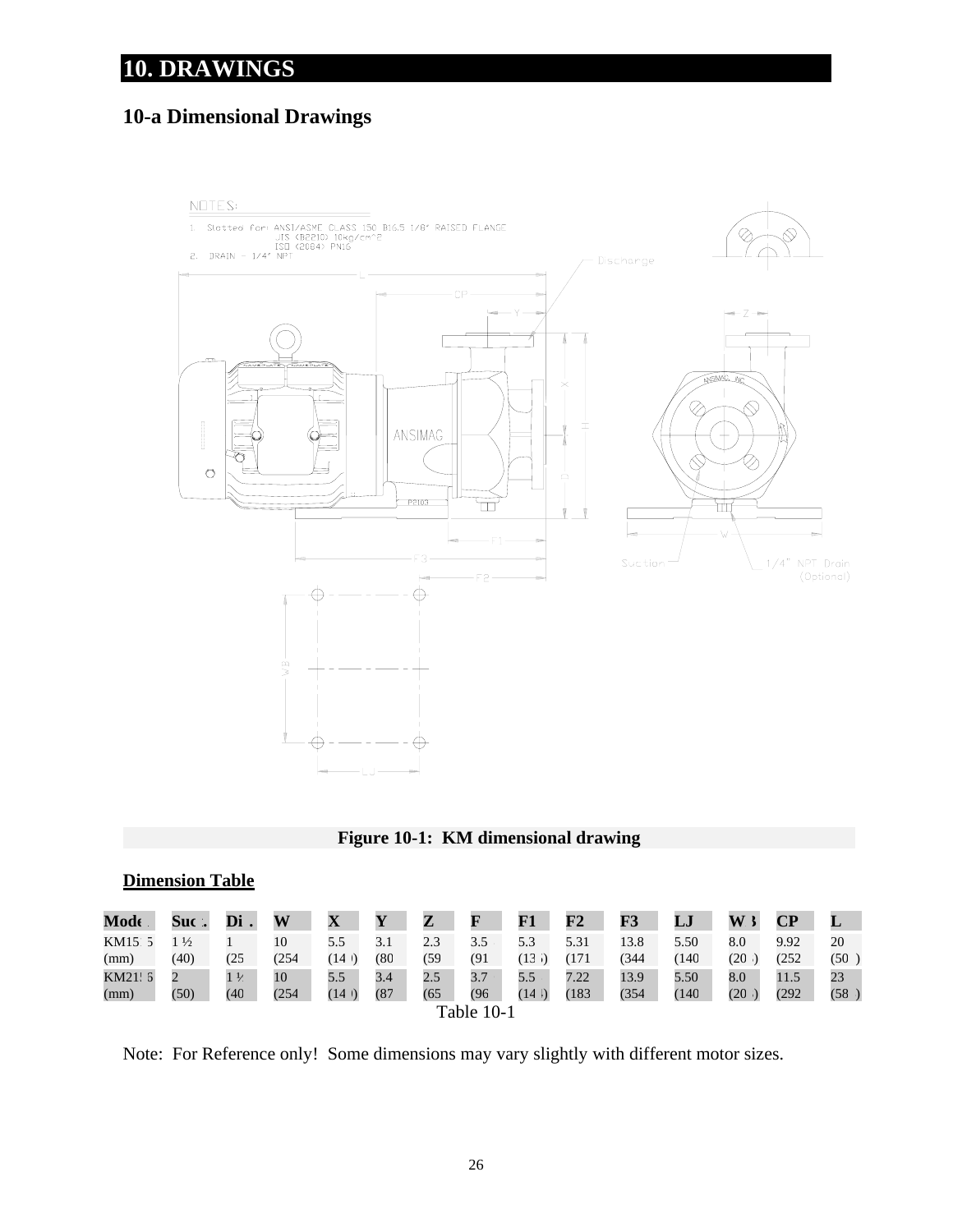# **10-b. Exploded View**





# **10-c Sectional Drawing**



**Figure 10-3: KM sectional drawing**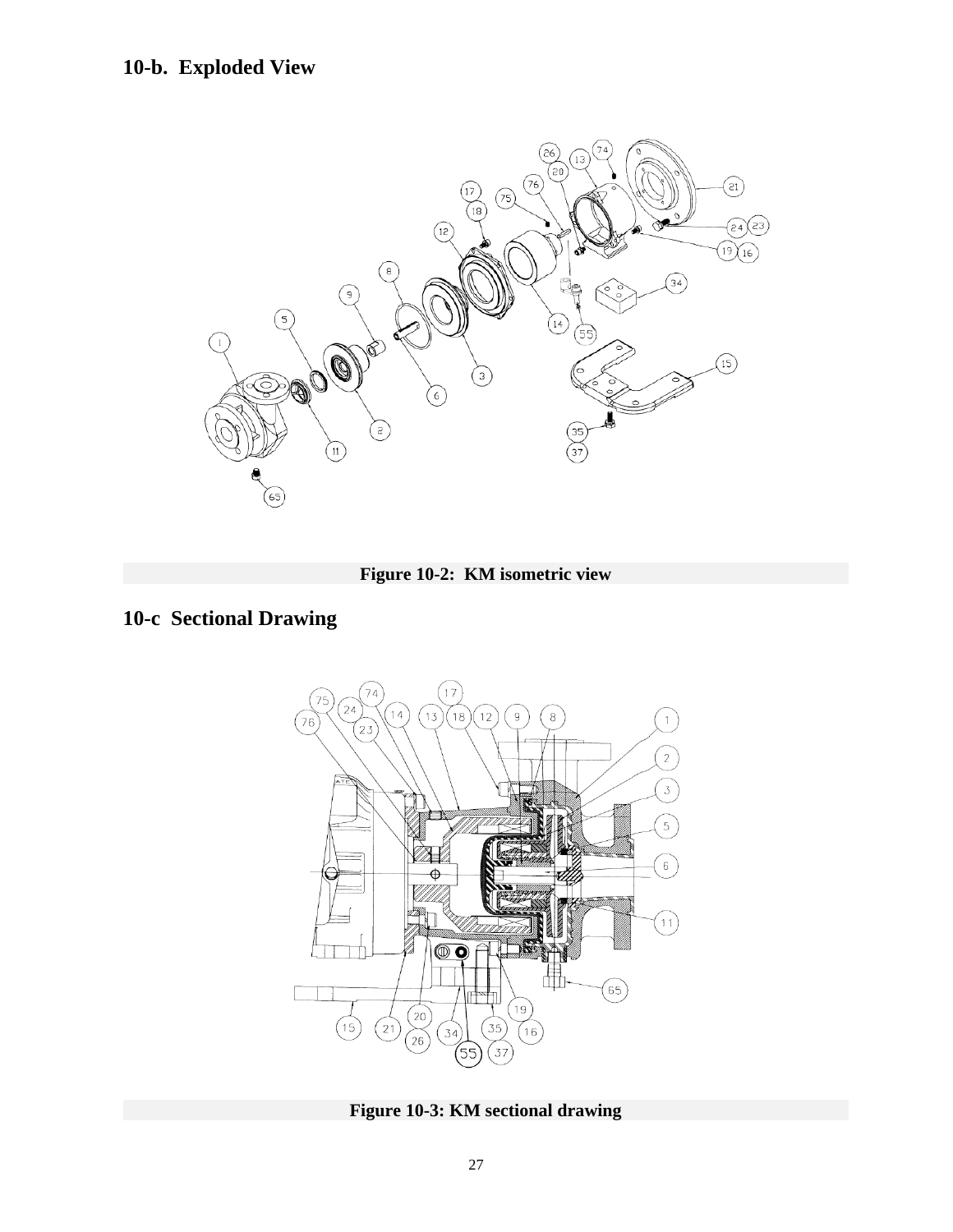# **11. PARTS LIST**

Recommended Spare Parts for all levels of service.

|                   | Item#          | <b>Part Name</b>                    | Qty          | <b>KM1515 Part#</b> | <b>KM2156 Part#</b> |
|-------------------|----------------|-------------------------------------|--------------|---------------------|---------------------|
| V                 | 1              | Casing                              | -1           |                     |                     |
|                   |                | Ductile Iron lined ETFE             |              | P2055A              | P2735A              |
|                   |                | Ductile Iron lined GFR-PFA          |              | P2055B              | P2735B              |
|                   |                | 316L Stainless Steel                |              | P2308A              | N/A                 |
|                   |                | Hastelloy C                         |              | P2308B              | N/A                 |
| M                 | $\overline{2}$ | Impeller                            | $\mathbf{1}$ |                     |                     |
|                   |                | AA and AB-drive, CFR-ETFE           |              | P2258A              | P2861A              |
|                   |                | AA and AB-drive, GFR-PFA            |              | P2258B              | P2861B              |
| М                 | $\mathfrak{Z}$ | <b>Containment Shell</b>            | 1            |                     |                     |
|                   |                | <b>CFR-ETFE</b>                     |              | P2056A              | P2862A              |
|                   |                | <b>GFR-PFA</b>                      |              | P2056B              | P2862B              |
| M                 | 5              | <b>Mouth Ring</b>                   | 1            |                     |                     |
|                   |                | <b>CFR-PTFE</b>                     |              | P <sub>2063</sub>   | K0501               |
|                   |                | <b>SiC</b>                          |              | P2285               | K0506               |
|                   | 6              | Shaft - SiC                         | 1            | P <sub>2060</sub>   | P2738               |
| $\bm{\mathsf{M}}$ | 8              | <b>Casing O-ring</b>                | $\mathbf{1}$ |                     |                     |
|                   |                | $\text{Viton}^{\circledR}$          |              | P2339A              | P2339D              |
|                   |                | <b>EPDM</b>                         |              | P2339B              | P2339E              |
|                   |                | Teflon® Viton® wrapped Gore-Tex®    |              | P2339C              | P2339F              |
| V                 | 9              | <b>Main Bushing</b>                 | 1            |                     |                     |
|                   |                | Carbon                              |              | P1997               | P1997               |
|                   |                | <b>SiC</b>                          |              | P1996               | P1996               |
| M                 | 11             | <b>Shaft Support/Thrust Ring</b>    | 1            |                     |                     |
|                   |                | CFR-ETFE/SiC                        |              | P2066A              | K1102               |
|                   |                | GFR-PFA/SiC                         |              | P2066B              | K1102P              |
|                   | 12             | <b>Rear Support</b>                 | 1            |                     |                     |
|                   |                | Ductile                             |              | P2058               | P2749               |
|                   |                | Iron                                |              | P2371A              | N/A                 |
|                   |                | 316 Stainless                       |              |                     |                     |
|                   |                | Steel                               |              |                     |                     |
|                   | 13             | <b>Bracket</b>                      | 1            | P2104               | P2104               |
|                   | 14             | <b>Outer Drive</b>                  | $\mathbf{1}$ |                     |                     |
|                   |                | <b>AA Drive</b><br>56C frame (NEMA) |              | P2172D              | P2172D              |
|                   |                | 143/145TC frame (NEMA)              |              | P2172A              | P2172A              |
|                   |                | 182/184TC frame (NEMA)              |              | P2172B              | P2172B              |
|                   |                | 213/215TC frame (NEMA)              |              |                     | P2172C              |
|                   |                | 80 frame (IEC)                      |              | P2172E              | P2172E              |
|                   |                | 90 frame (IEC)                      |              | P2172F              | P2172F              |
|                   |                | 100/112 frame (IEC)                 |              | P2172G              | P2172G              |
|                   |                | 132 frame (IEC)                     |              |                     | P2172H              |
|                   |                | <b>AB Drive</b>                     |              |                     |                     |
|                   |                | 182/184TC frame (NEMA)              |              | P <sub>2172I</sub>  | P2172I              |
|                   |                | 213/215TC frame (NEMA)              |              | P2172C              | P2172C              |
|                   |                | 100/112 frame (IEC)                 |              | P2172J              | P2172J              |
|                   |                | 132 frame (IEC)                     |              | P2172H              | P2172H              |
|                   | 15             | <b>Bracket Foot</b>                 | 1            | P1942               | P1942               |
|                   | 17             | <b>Lock Washer</b>                  | $\sqrt{6}$   | HLM10               | HLM12               |
|                   | 18             | Hex Bolt, Rear Support/Pump Case    | $\sqrt{6}$   | <b>HSM10X20</b>     | HHM12X30            |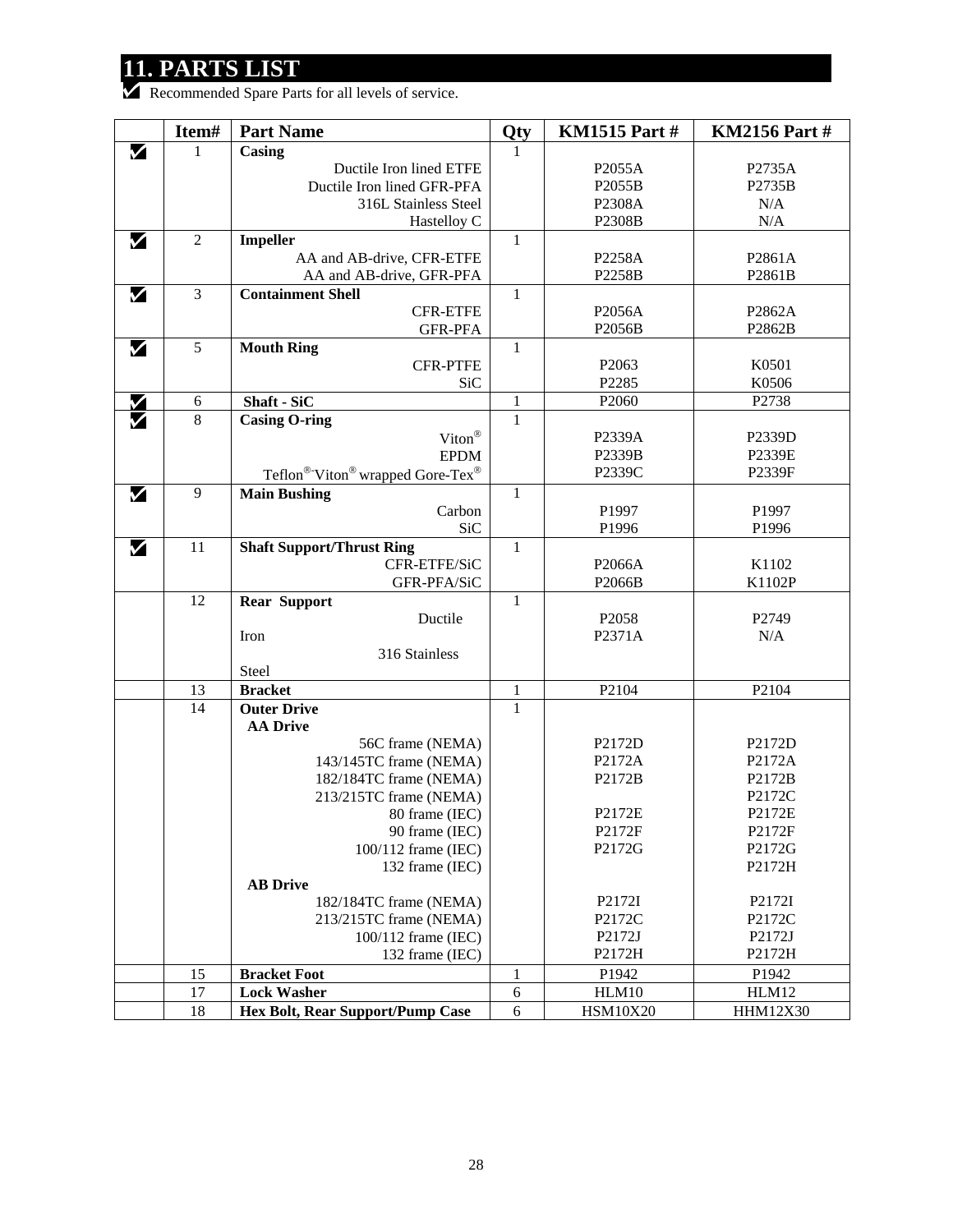| Item# | <b>Part Name</b>                         | Qty            | <b>KM1515 Part#</b> | <b>KM2156 Part#</b> |
|-------|------------------------------------------|----------------|---------------------|---------------------|
| 19    | <b>Socket Bolt, Bracket/Rear Support</b> | 7              | <b>HSM10X20</b>     | <b>HSM10X20</b>     |
| 16    | <b>Lock Washer</b>                       | $\overline{7}$ | HLM10               | HLM10               |
| 21    | <b>Motor Mounting Plate</b>              | $\mathbf{1}$   |                     |                     |
|       | 56C & 143/145TC frame (NEMA)             |                | P <sub>2095</sub>   | P2095               |
|       | 182/184TC & 213/215TC frame              |                | P2093               | P2093               |
|       | (NEMA)                                   |                | P2096               | P2096               |
|       | 80/90 frame (IEC)                        |                | P2097               | P2097               |
|       | 100/112 frame (IEC)                      |                |                     | P2508               |
|       | 132 frame (IEC)                          |                |                     |                     |
| 25    | <b>Jack Screws</b>                       | $\overline{2}$ | HSM 10 x 40         | HSM 10 x 40         |
| 34    | <b>Riser, Bracket Foot</b>               |                |                     |                     |
|       | All                                      | $\mathbf{1}$   | $\rm NA$            | P2792               |
|       | All except 100 frame IEC                 | $\mathbf{1}$   | NA                  |                     |
|       | 100 frame IEC (only)                     | $\mathbf{1}$   | P2726               |                     |
| 35    | <b>Hex Bolt, Bracket Foot</b>            |                |                     |                     |
|       | All                                      | 3              |                     | HHM12X60            |
|       | All except 100 frame IEC                 | $\overline{3}$ | HHM12X25            |                     |
|       | 100 frame IEC only                       | 3              | HHM12X60            |                     |
| 37    | <b>Lock Washer</b>                       | $\overline{3}$ | HLM12               | HLM12               |
| 51    | Name Plate, ATEX / CE                    | $\mathbf{1}$   | P4070               | P4070               |
| 55    | <b>Earthing Kit, Grounding Lug</b>       | $\mathbf{1}$   | P4107               | P4107               |
| 65    | Drain Plug 1/4" NPT, Pump Case           | $\mathbf{1}$   |                     |                     |
|       | Carbon Filled                            |                | P2035A              | P2035A              |
|       | Tefzel®                                  |                | P2035B              | P2035B              |
|       | <b>Glass Filled</b>                      |                |                     |                     |
|       | <b>PFA</b>                               |                |                     |                     |
| 73    | Drain Plug, Bracket                      | $\mathbf{1}$   | K3903-Z             | K3903-Z             |
| 74    | <b>Set Screw Plug, Bracket</b>           | 1              | K3903-Z             | K3903-Z             |
| 75    | <b>Set Screw, Outer Drive</b>            | $\overline{2}$ | K1601               | K1601               |
| 76    | <b>Motor Shaft Key</b>                   | $\mathbf{1}$   |                     |                     |
|       | 56C frame (NEMA)                         |                | P2200A              | P2200A              |
|       | 14 frame (NEMA)                          |                | <b>P2200B</b>       | <b>P2200B</b>       |
|       | 18_frame (NEMA)                          |                | P2200C              | P2200C              |
|       | 21_frame (NEMA)                          |                |                     | P2200G              |
|       | 80 frame (IEC)                           |                | <b>P2200D</b>       | P2200D              |
|       | 90 frame (IEC)                           |                | <b>P2200E</b>       | <b>P2200E</b>       |
|       | 100/112 frame (IEC)                      |                | <b>P2200F</b>       | <b>P2200F</b>       |
|       | 132 frame (IEC)                          |                |                     | P2200H              |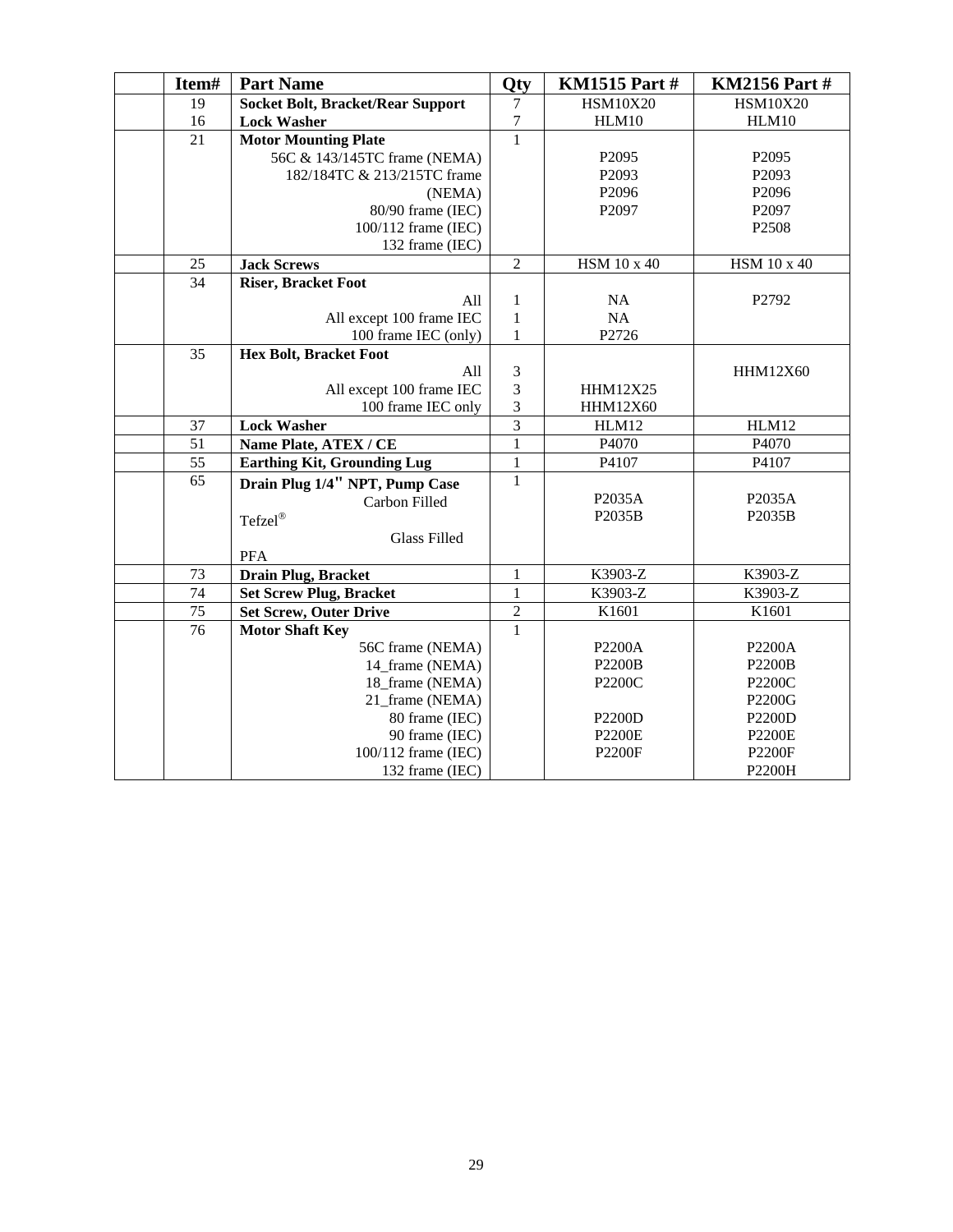# **12. PUMP SPECIFICATIONS**

|              | <b>KM1515</b>                                                              | <b>KM2156</b>                                                                |
|--------------|----------------------------------------------------------------------------|------------------------------------------------------------------------------|
| hp:          | 5 hp max.                                                                  | $7.5$ hp max.                                                                |
| Temperature: | $250^{\circ}$ F max. -20 $^{\circ}$ F min.                                 | $250^{\circ}$ F max. -20 $^{\circ}$ F min.                                   |
| Pressure:    | 150 psi (Hydrostatic 225 psi)                                              | 150 psi (Hydrostatic 225 psi)                                                |
| Viscosity:   | 700 SSU (150 centistokes) max                                              | 700 SSU (150 centistokes) max                                                |
| Minimum Flow | 1 gpm at $3600$ rpm                                                        | 1 gpm at $3600$ rpm                                                          |
| Port size:   | Sub-ANSI 1-1/2" x 1" x 5.00"<br>ISO 40 x 25 x 127mm<br>JIS 40 x 25 x 127mm | Sub-ANSI 2 x $1-1/2$ " x 6.00"<br>ISO 50 x 40 x 152mm<br>JIS 50 x 40 x 152mm |
| Solids:      | 500 microns max., $0.5\%$ by<br>weight max.                                | 500 microns max., 0.5% by<br>weight max.                                     |
| Impeller:    | 5.00" (127mm) 3.00" trimmed                                                | 6.00" (152mm) 3.00" trimmed                                                  |
| Mounting:    | Close coupled NEMA and IEC                                                 | Close coupled NEMA and IEC                                                   |
| Ship Weight  | 53 lbs (24 kg) standard pump<br>end without motor                          | 70 lbs (24 kg) standard pump<br>end without motor                            |

# **13. COMMON CONVERSIONS**

#### **Flow (Capacity)**

| gpm (US) | $m^3/h$ | L/min   | gpm (UK) |
|----------|---------|---------|----------|
|          | 0.2271  | 3.785   | 0.8327   |
| 4.403    |         | 16.6667 | 3.666    |
| 0.2642   | 0.06    |         | ገ ንን     |
| .201     | 0.2727  | 4.5458  |          |

#### **Volume**

| ft <sup>3</sup> | m <sup>3</sup> | liter  | gallon (U. | gallon (UI | lbs of water |
|-----------------|----------------|--------|------------|------------|--------------|
|                 | 0.02832        | 28.32  | 7.481      | 6.229      | 62.44        |
| 35.31           |                | 1000   | 264.2      | 220.00     | 2205         |
| 0.03531         | 0.001          |        | 0.2642     | 0.22       | 2.205        |
| 0.1337          | 0.003785       | 3.785  |            | 0.8327     | 8.347        |
| 0.1606          | 0.004545       | 4.548  | 1.201      |            | 10.025       |
| 0.01620         | 0.000453       | 0.4536 | .1198      | 0.09975    |              |

#### **Head ( Pressure / Vacuum )**

| ft $(H^2O)$ | m(H <sup>2</sup> O) | psi     | kg/cm <sup>2</sup> | <b>KPa</b> | inch H <sub>s</sub> | mmHg  | bar     |
|-------------|---------------------|---------|--------------------|------------|---------------------|-------|---------|
|             | 0.3048              | 0.4335  | 0.03047            | 2.989      | 0.8826              | 22.42 | 0.02988 |
| 3.281       |                     | 1.423   | 0.1                | 9.807      | 2.896               | 73.55 | 0.0981  |
| 2.307       | 0.7031              |         | 0.07029            | 6.895      | 2.036               | 51.71 | 0.0690  |
| 32.83       | 10.01               | 14.23   |                    | 98.07      | 28.96               | 735.5 | .981    |
| 0.3346      | 0.1020              | 0.145   | 0.0102             |            | 0.2953              | 7.501 | 0.01    |
| 1.133       | 0.3453              | 0.491   | 0.0345             | 3.386      |                     | 25.4  | 0.0339  |
| 0.0446      | 0.0136              | 0.01933 | 0.00135            | 0.1330     | 0.03937             |       | 0.00133 |
| 33.458      | 10.195              | 14.504  | 1.01956            | 100        | 29.5                | 750.1 |         |